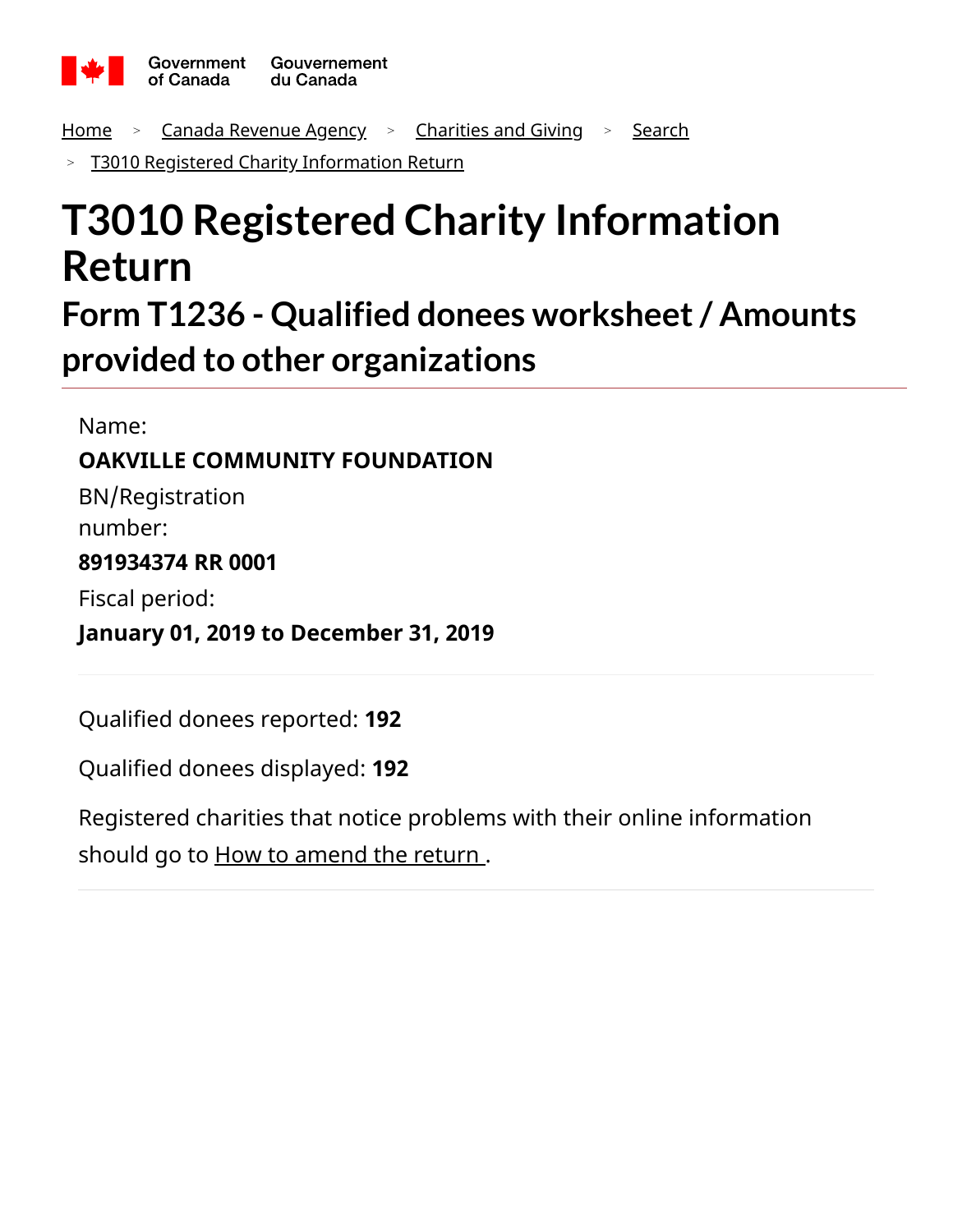Name of organization: **OAKVILLE HOSPITAL FOUNDATION** Associated charity: Business number/Registration number: **131453490RR0001** City: **OAKVILLE** Province/Territory: **ON** Amounts of non-cash gifts: Total amount of gifts: **CAN\$ 1,351,799.00**

## **Qualified donee # 2**

Name of organization: **HOME SUITE HOPE SHARED LIVING CORP** Associated charity: Business number/Registration number: **896568417RR0001** City: **OAKVILLE** Province/Territory: **ON** Amounts of non-cash gifts: Total amount of gifts: **CAN\$ 180,537.00**

## **Qualified donee # 3**

Name of organization: **KERR STREET MISSION** Associated charity: Business number/Registration number: **897106845RR0001** City: **OAKVILLE** Province/Territory: **ON** Amounts of non-cash gifts: Total amount of gifts: **CAN\$ 81,294.00**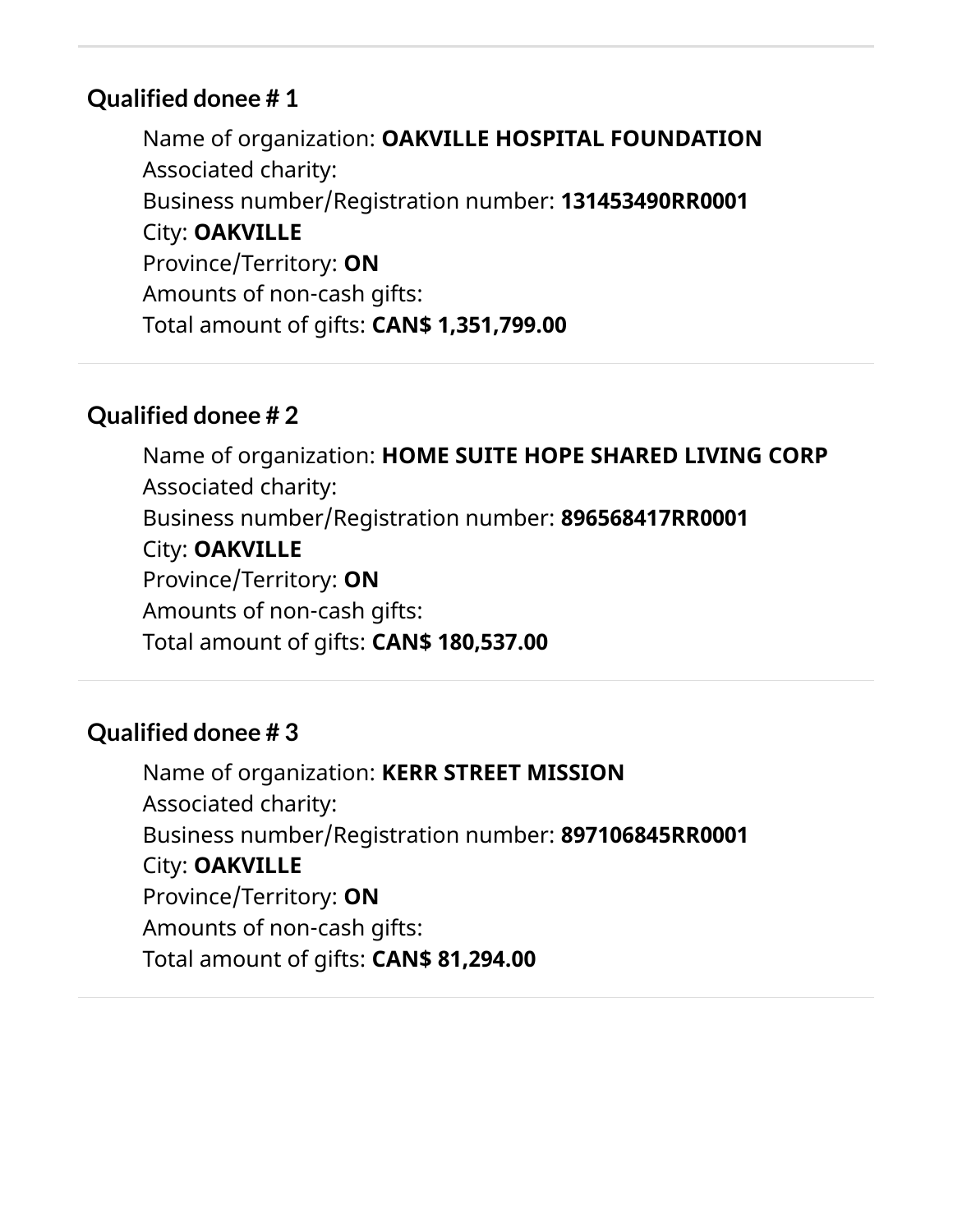Name of organization: **ACCLAIM HEALTH AND COMMUNITY CARE SERVICES** Associated charity: Business number/Registration number: **119284602RR0001** City: **OAKVILLE** Province/Territory: **ON** Amounts of non-cash gifts: Total amount of gifts: **CAN\$ 77,765.00**

## **Qualified donee # 5**

Name of organization: **LIONS FOUNDATION OF CANADA-DOG GUIDES** Associated charity: Business number/Registration number: **118837046RR0001** City: **OAKVILLE** Province/Territory: **ON** Amounts of non-cash gifts: Total amount of gifts: **CAN\$ 66,272.00**

## **Qualified donee # 6**

Name of organization: **THE LIGHTHOUSE PROGRAM FOR GRIEVING CHILDREN** Associated charity: Business number/Registration number: **861059715RR0001** City: **OAKVILLE** Province/Territory: **ON** Amounts of non-cash gifts: Total amount of gifts: **CAN\$ 53,883.00**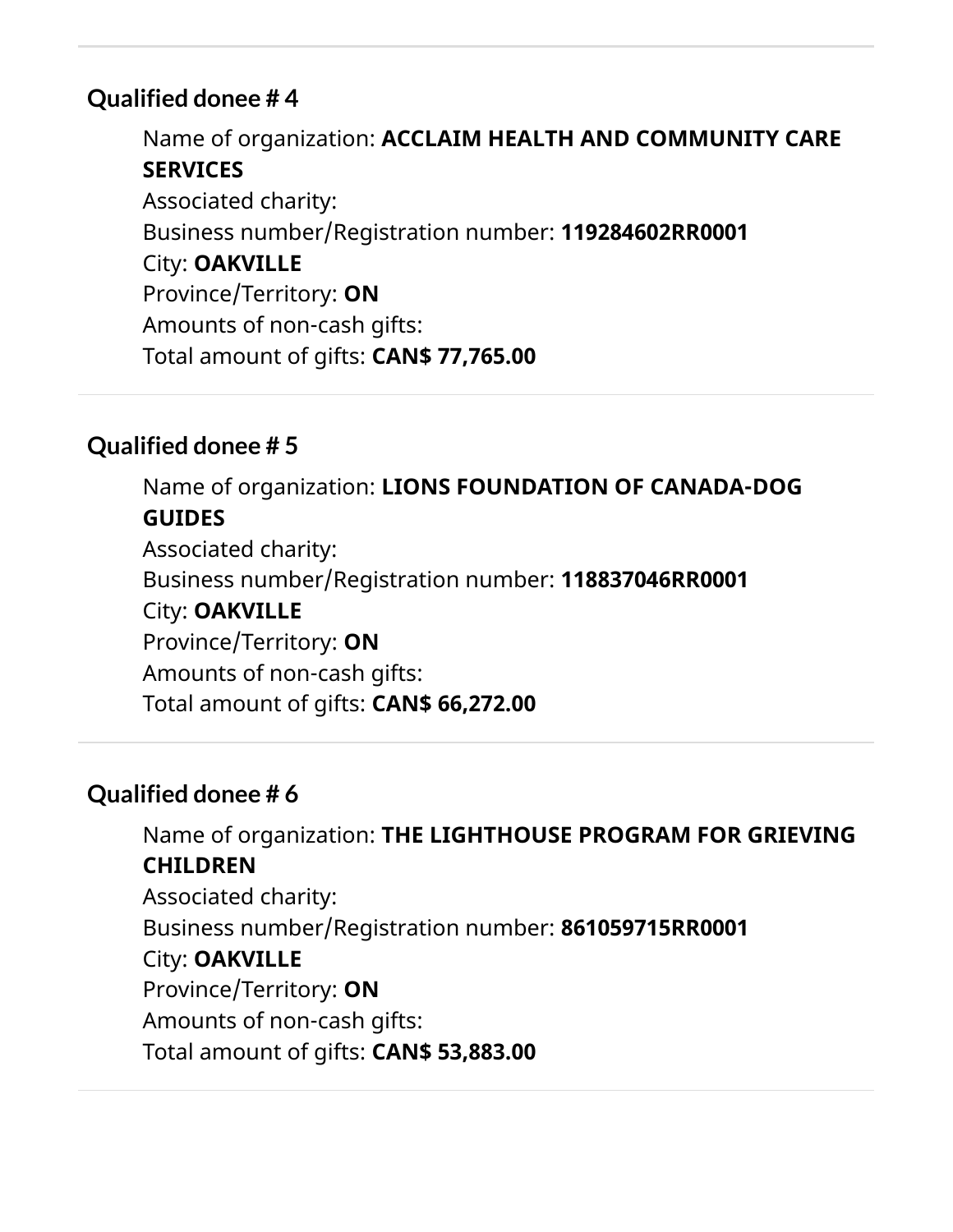Name of organization: **WELLSPRING CANCER SUPPORT FOUNDATION** Associated charity: Business number/Registration number: **892728940RR0001** City: **OAKVILLE** Province/Territory: **ON** Amounts of non-cash gifts: Total amount of gifts: **CAN\$ 74,543.00**

## **Qualified donee # 8**

Name of organization: **WEST PARRY SOUND HEALTH CENTRE FOUNDATION** Associated charity: Business number/Registration number: **866879950RR0001** City: **PARRY SOUND** Province/Territory: **ON** Amounts of non-cash gifts: Total amount of gifts: **CAN\$ 55,000.00**

## **Qualified donee # 9**

Name of organization: **CHILDREN'S AID FOUNDATION OF HALTON** Associated charity: Business number/Registration number: **134922475RR0001** City: **BURLINGTON** Province/Territory: **ON** Amounts of non-cash gifts: Total amount of gifts: **CAN\$ 54,302.00**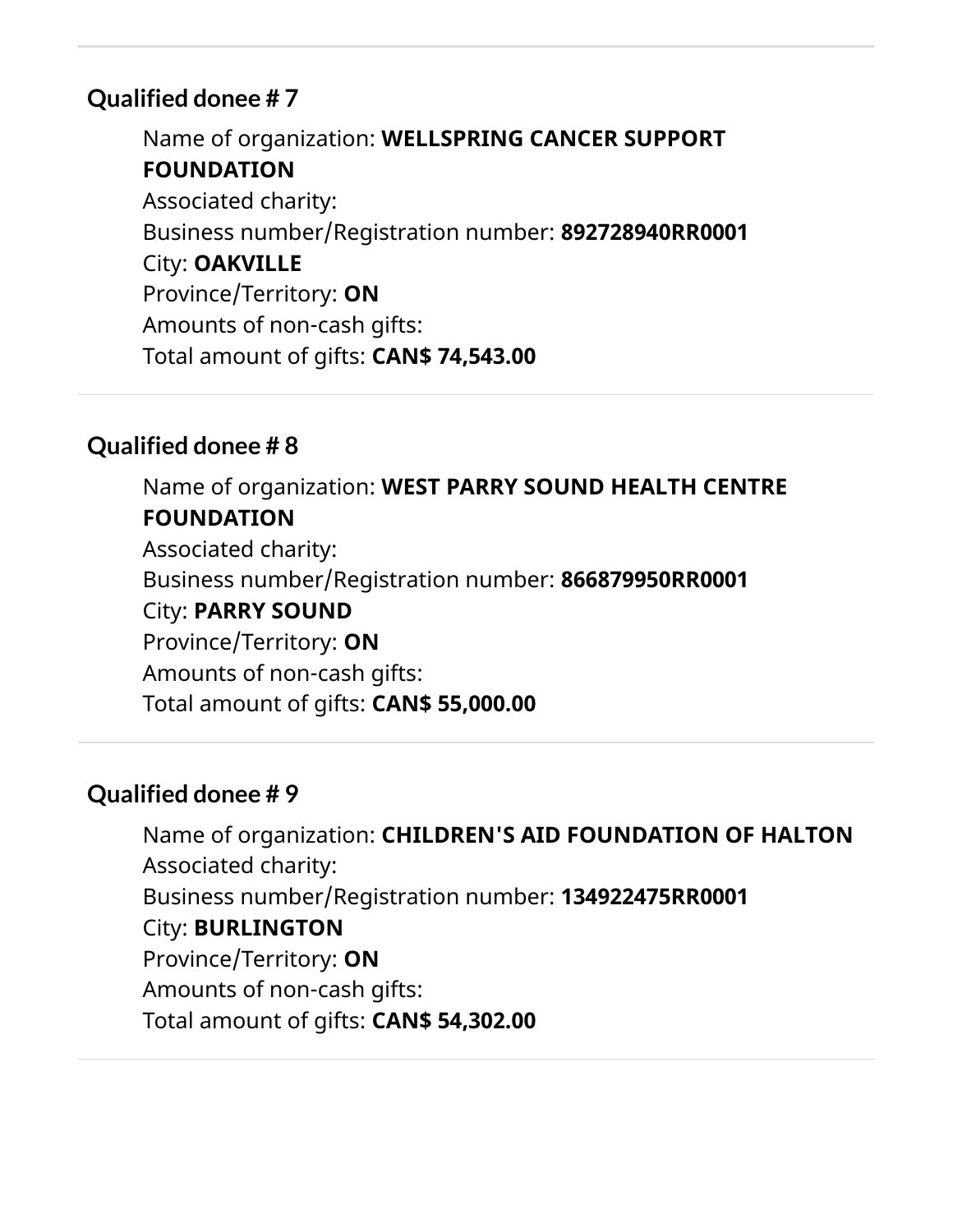Name of organization: **MCGILL UNIVERSITY** Associated charity: Business number/Registration number: **119128981RR0001** City: **MONTREAL** Province/Territory: **QC** Amounts of non-cash gifts: Total amount of gifts: **CAN\$ 50,000.00**

## **Qualified donee # 11**

## Name of organization: **JUVENILE DIABETES RESEARCH FOUNDATION CANADA-TORONTO CHAPTER**

Associated charity: Business number/Registration number: **118976604RR0001** City: **NORTH YORK** Province/Territory: **ON** Amounts of non-cash gifts: Total amount of gifts: **CAN\$ 46,000.00**

## **Qualified donee # 12**

Name of organization: **CENTRE FOR ADDICTION AND MENTAL HEALTH (CAMH) FOUNDATION** Associated charity: Business number/Registration number: **106932320RR0001** City: **TORONTO** Province/Territory: **ON** Amounts of non-cash gifts: Total amount of gifts: **CAN\$ 49,500.00**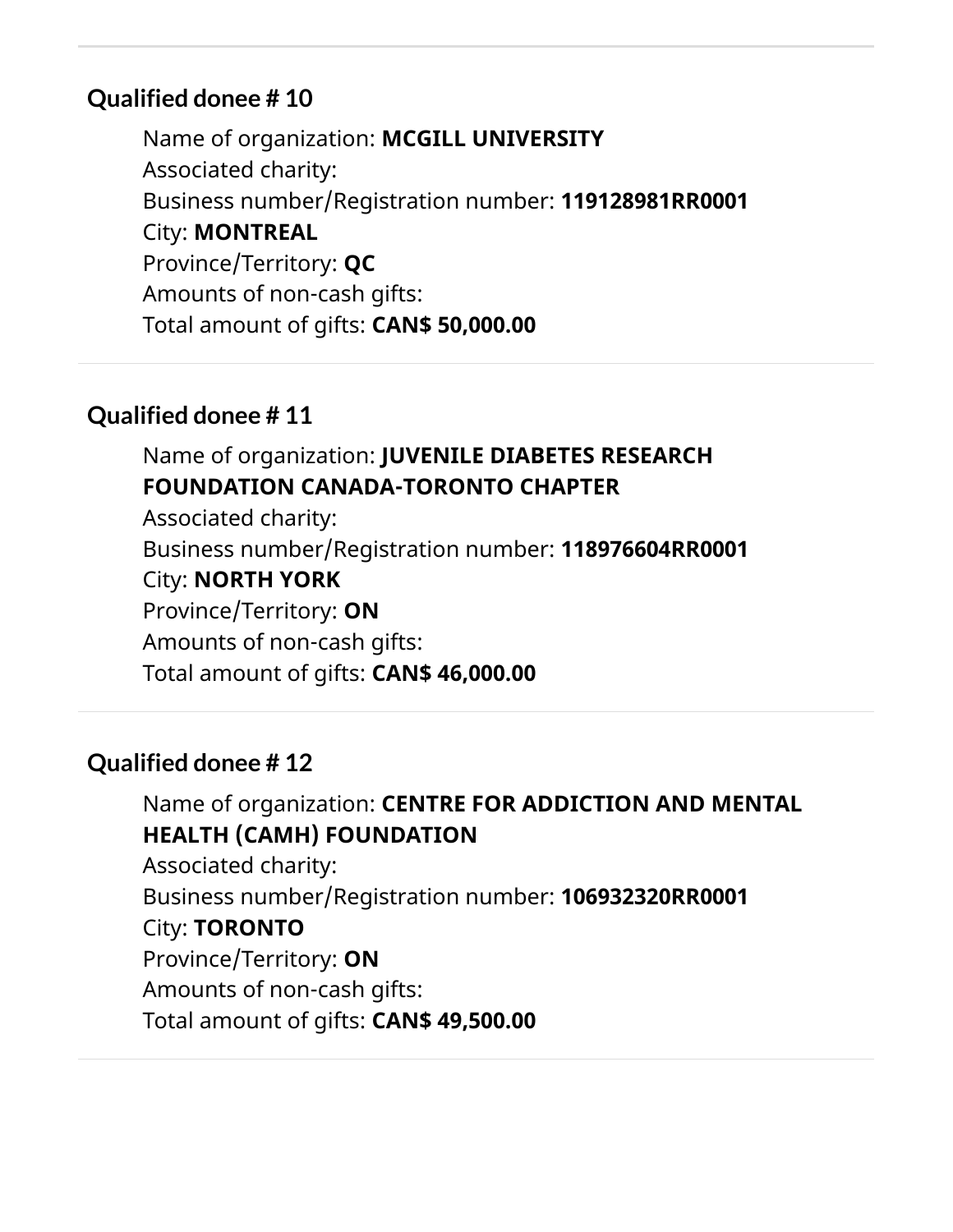Name of organization: **ERINOAKKIDS CENTRE FOR TREATMENT AND DEVELOPMENT** Associated charity: Business number/Registration number: **118901446RR0001** City: **MISSISSAUGA** Province/Territory: **ON** Amounts of non-cash gifts: Total amount of gifts: **CAN\$ 48,574.00**

## **Qualified donee # 14**

Name of organization: **ARTHOUSE FOR CHILDREN & YOUTH** Associated charity: Business number/Registration number: **858682651RR0001** City: **OAKVILLE** Province/Territory: **ON** Amounts of non-cash gifts: Total amount of gifts: **CAN\$ 45,201.00**

## **Qualified donee # 15**

Name of organization: **JUVENILE DIABETES RESEARCH FOUNDATION CANADA-NATIONAL SUPPOR** Associated charity: Business number/Registration number: **118976604RR0001** City: **MARKHAM** Province/Territory: **ON** Amounts of non-cash gifts: Total amount of gifts: **CAN\$ 42,500.00**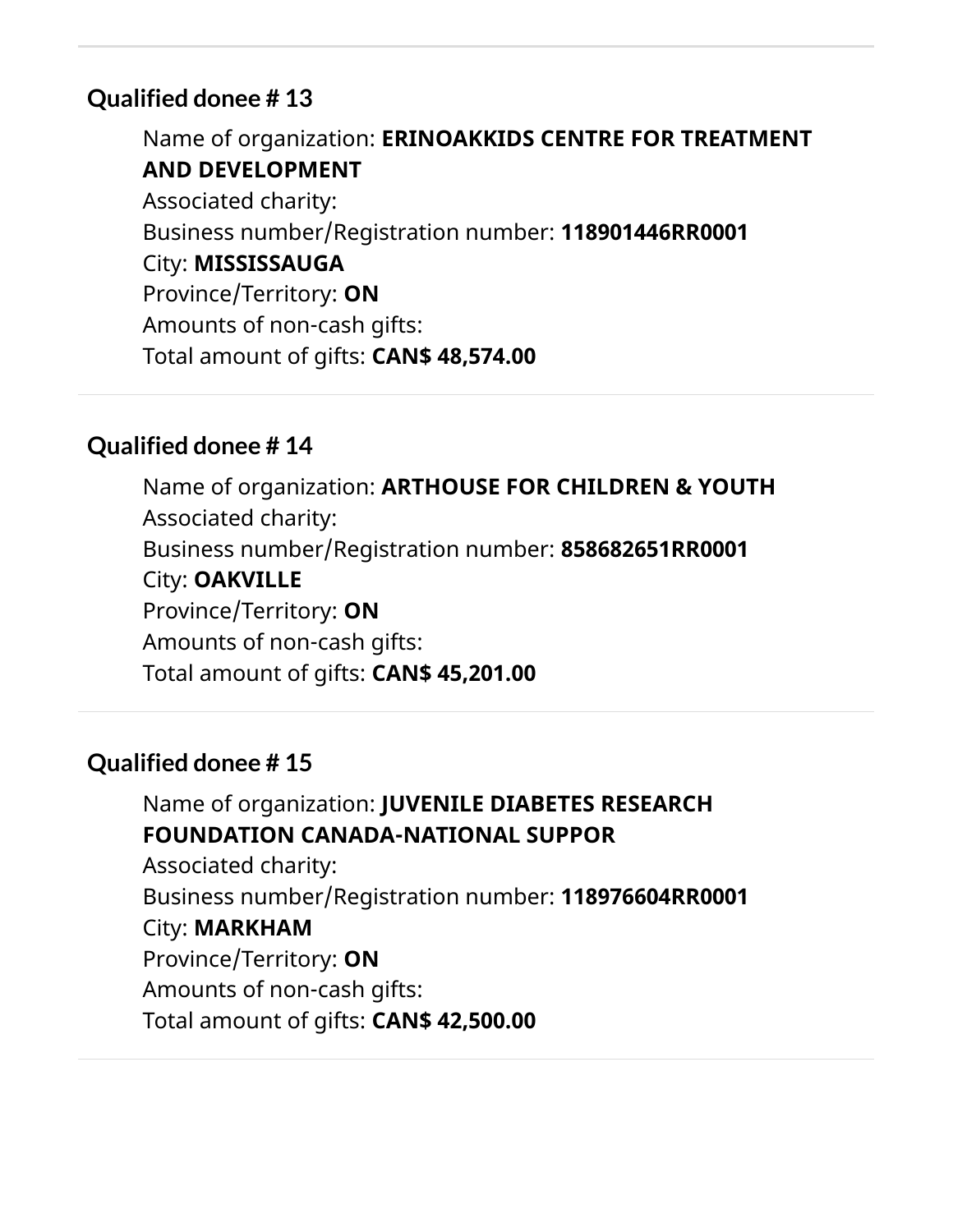Name of organization: **MAN COURT CLUB OF OAKVILLE** Associated charity: Business number/Registration number: **119244614RR0001** City: **OAKVILLE** Province/Territory: **ON** Amounts of non-cash gifts: Total amount of gifts: **CAN\$ 35,000.00**

## **Qualified donee # 17**

Name of organization: **UNITED WAY HALTON & HAMILTON** Associated charity: Business number/Registration number: **107462988RR0001** City: **HAMILTON** Province/Territory: **ON** Amounts of non-cash gifts: Total amount of gifts: **CAN\$ 35,574.00**

## **Qualified donee # 18**

Name of organization: **START2FINISH** Associated charity: Business number/Registration number: **802700542RR0001** City: **MISSISSAUGA** Province/Territory: **ON** Amounts of non-cash gifts: Total amount of gifts: **CAN\$ 34,888.00**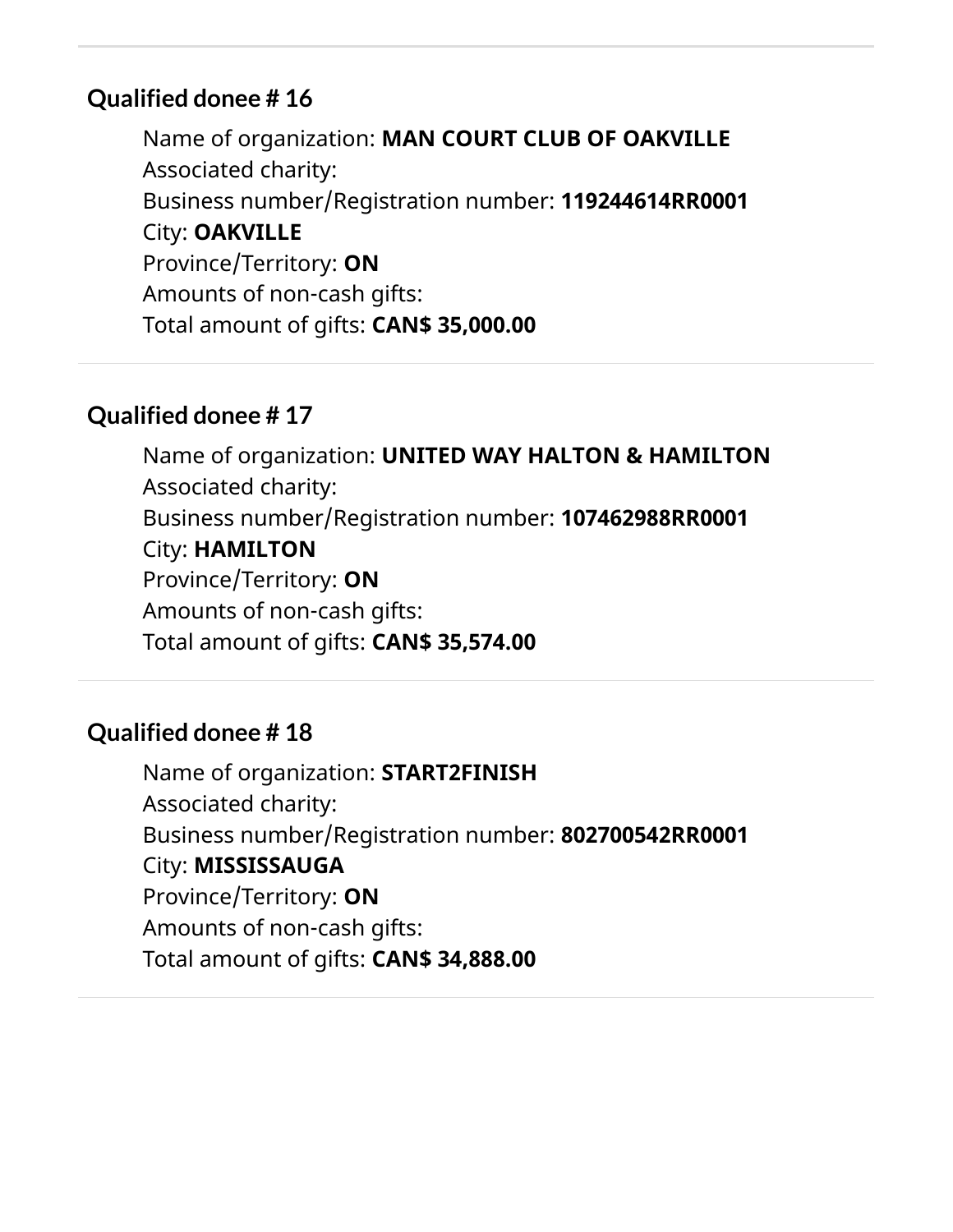Name of organization: **COMMUNITY LIVING OAKVILLE** Associated charity: Business number/Registration number: **107790552RR0001** City: **OAKVILLE** Province/Territory: **ON** Amounts of non-cash gifts: Total amount of gifts: **CAN\$ 30,754.00**

## **Qualified donee # 20**

Name of organization: **SHERIDAN COLLEGE** Associated charity: Business number/Registration number: **107976565RR0002** City: **OAKVILLE** Province/Territory: **ON** Amounts of non-cash gifts: Total amount of gifts: **CAN\$ 29,000.00**

## **Qualified donee # 21**

Name of organization: **DOCTORS WITHOUT BORDERS CANADA** Associated charity: Business number/Registration number: **135275857RR0001** City: **TORONTO** Province/Territory: **ON** Amounts of non-cash gifts: Total amount of gifts: **CAN\$ 28,858.00**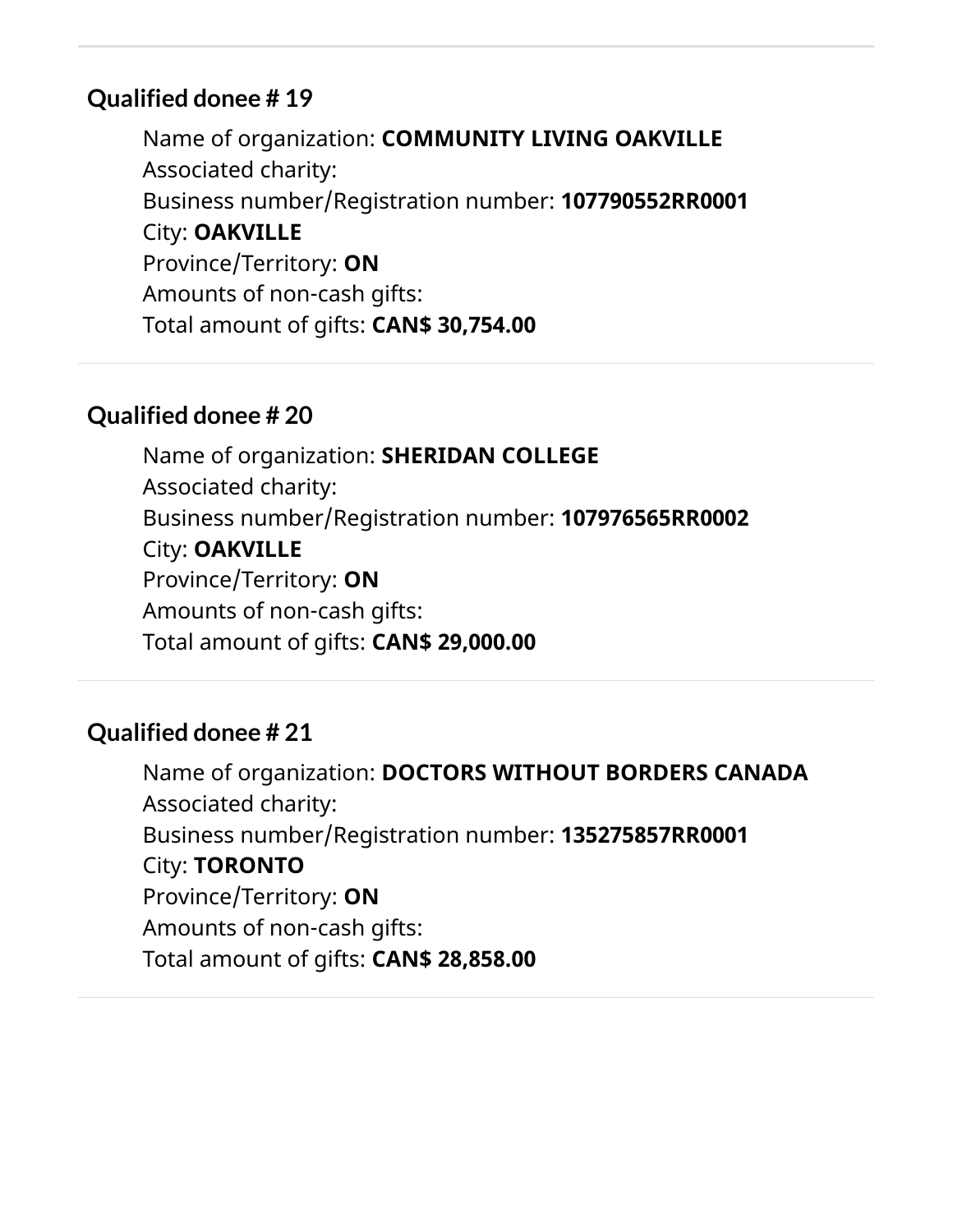Name of organization: **AMNESTY INTERNATIONAL (CANADA)- NATIONAL OFFICE** Associated charity: Business number/Registration number: **118785914RR0001** City: **OTTAWA** Province/Territory: **ON** Amounts of non-cash gifts: Total amount of gifts: **CAN\$ 26,408.00**

## **Qualified donee # 23**

Name of organization: **GRACE ANGLICAN CHURCH** Associated charity: Business number/Registration number: **108099771RR0001** City: **MILTON** Province/Territory: **ON** Amounts of non-cash gifts: Total amount of gifts: **CAN\$ 26,408.00**

## **Qualified donee # 24**

Name of organization: **S.H.A.R.E. AGRICULTURAL FOUNDATION** Associated charity: Business number/Registration number: **131507428RR0001** City: **INGLEWOOD** Province/Territory: **ON** Amounts of non-cash gifts: Total amount of gifts: **CAN\$ 26,408.00**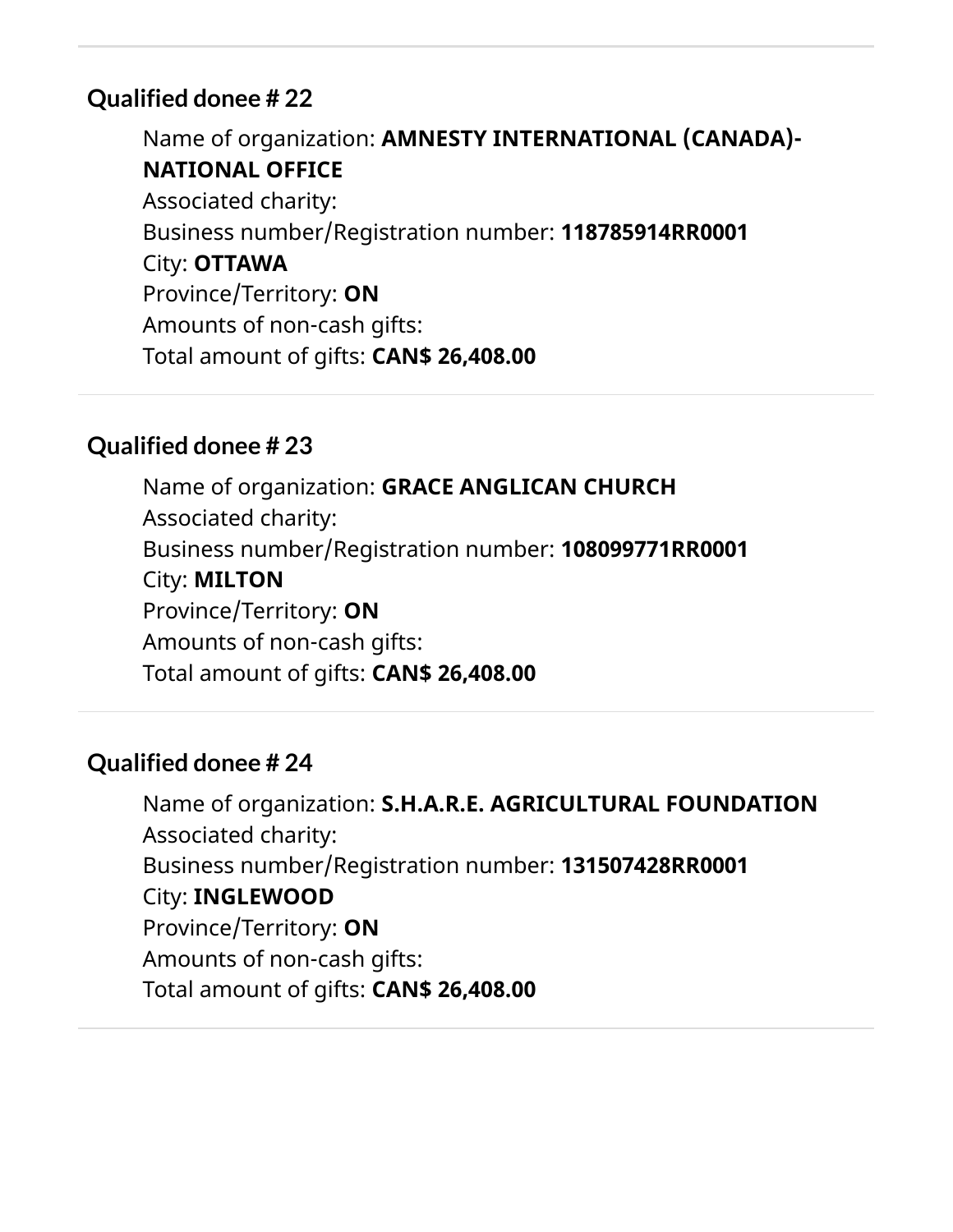Name of organization: **QUEEN'S UNIVERSITY** Associated charity: Business number/Registration number: **107868705RR0001** City: **KINGSTON** Province/Territory: **ON** Amounts of non-cash gifts: Total amount of gifts: **CAN\$ 25,000.00**

## **Qualified donee # 26**

Name of organization: **SOCIETY OF SAINT VINCENT DE PAUL** Associated charity: Business number/Registration number: **132410671RR0001** City: **GLOUCESTER** Province/Territory: **ON** Amounts of non-cash gifts: Total amount of gifts: **CAN\$ 24,000.00**

## **Qualified donee # 27**

Name of organization: **CANADIAN FRIENDS SERVICE COMMITTEE** Associated charity: Business number/Registration number: **132146549RR0001** City: **TORONTO** Province/Territory: **ON** Amounts of non-cash gifts: Total amount of gifts: **CAN\$ 26,408.00**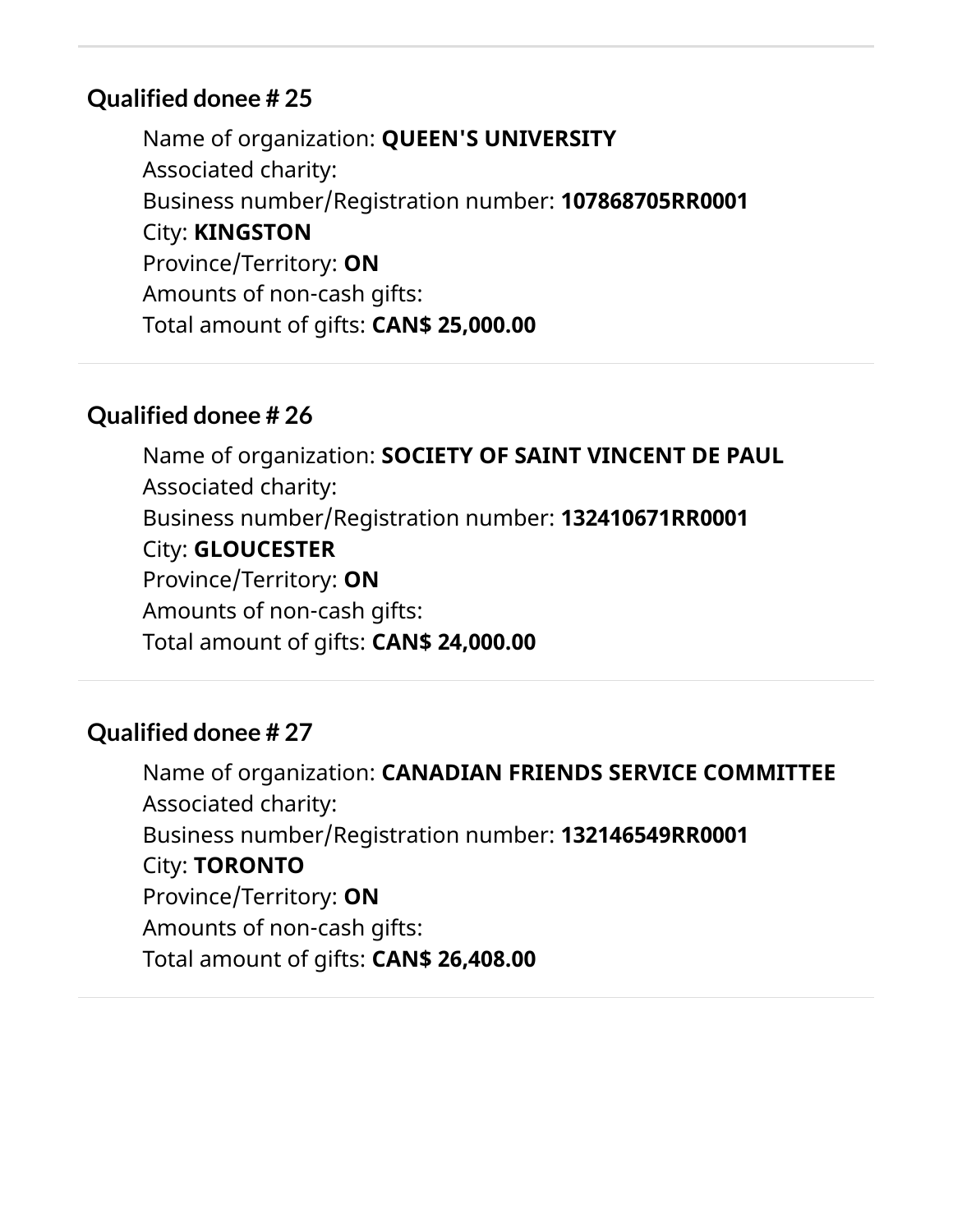Name of organization: **THE DARLING HOME FOR KIDS** Associated charity: Business number/Registration number: **888524840RR0001** City: **MILTON** Province/Territory: **ON** Amounts of non-cash gifts: Total amount of gifts: **CAN\$ 24,500.00**

## **Qualified donee # 29**

Name of organization: **HIPPY OAKVILLE HOME-BASED PROGRAM INC.** Associated charity: Business number/Registration number: **837847813RR0001** City: **OAKVILLE** Province/Territory: **ON** Amounts of non-cash gifts: Total amount of gifts: **CAN\$ 22,400.00**

## **Qualified donee # 30**

Name of organization: **FRIENDS OF THE ORPHANS CANADA** Associated charity: Business number/Registration number: **118932730RR0001** City: **GUELPH** Province/Territory: **ON** Amounts of non-cash gifts: Total amount of gifts: **CAN\$ 20,000.00**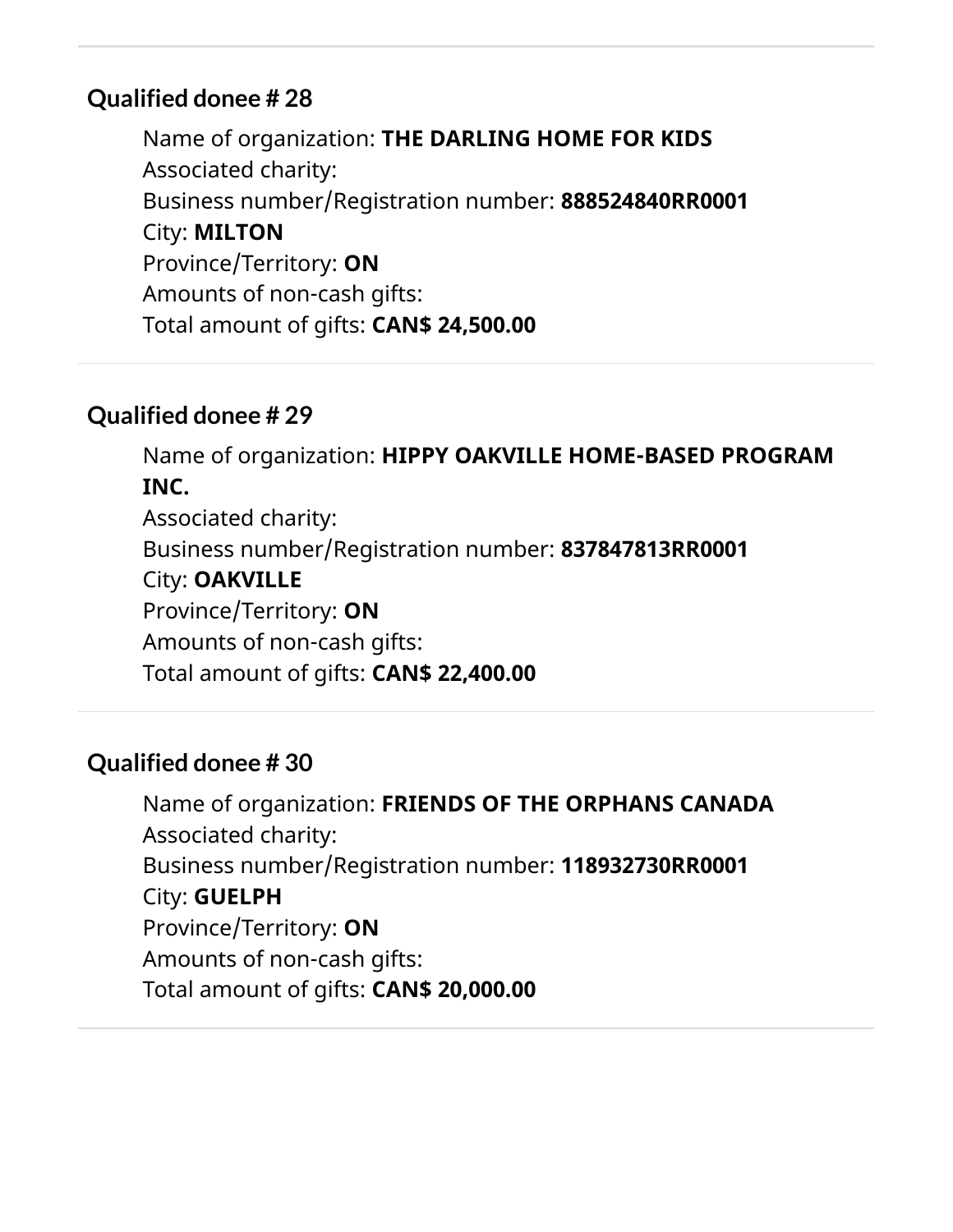Name of organization: **HAMILTON CONSERVATION FOUNDATION** Associated charity: Business number/Registration number: **859975617RR0001** City: **ANCASTER** Province/Territory: **ON** Amounts of non-cash gifts: Total amount of gifts: **CAN\$ 20,000.00**

## **Qualified donee # 32**

Name of organization: **WILLING HEARTS INTERNATIONAL SOCIETY-CANADA** Associated charity: Business number/Registration number: **853516946RR0001** City: **NORTH VANCOUVER** Province/Territory: **BC** Amounts of non-cash gifts: Total amount of gifts: **CAN\$ 20,902.00**

#### **Qualified donee # 33**

Name of organization: **APPLEBY COLLEGE** Associated charity: Business number/Registration number: **119212983RR0001** City: **OAKVILLE** Province/Territory: **ON** Amounts of non-cash gifts: Total amount of gifts: **CAN\$ 20,500.00**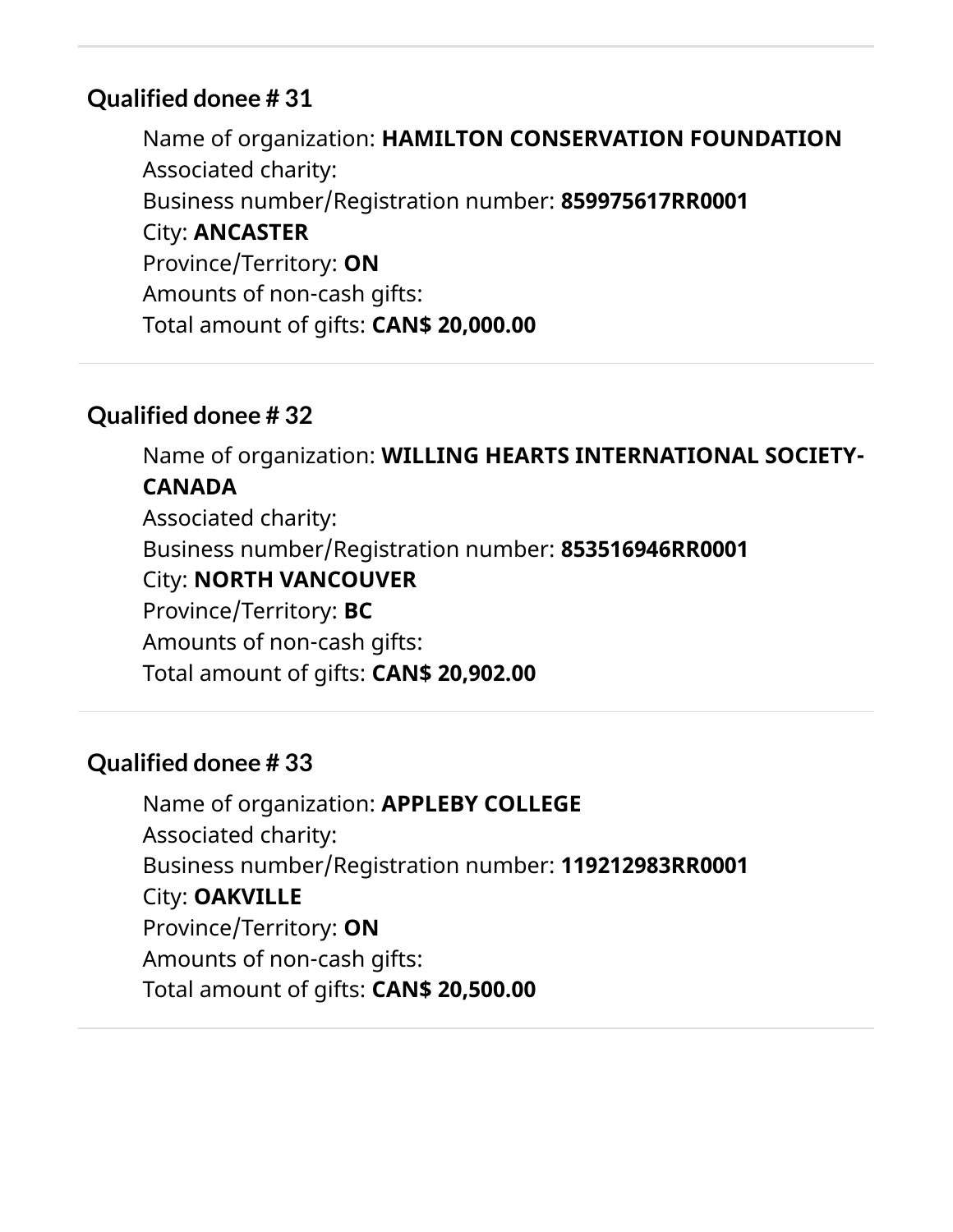Name of organization: **FOOD FOR LIFE CANADA CHARITABLE CORPORATION** Associated charity: Business number/Registration number: **890943772RR0001** City: **BURLINGTON** Province/Territory: **ON** Amounts of non-cash gifts: Total amount of gifts: **CAN\$ 20,500.00**

#### **Qualified donee # 35**

Name of organization: **GEORGIAN BAY FOREVER** Associated charity: Business number/Registration number: **895311066RR0001** City: **TORONTO** Province/Territory: **ON** Amounts of non-cash gifts: Total amount of gifts: **CAN\$ 20,000.00**

## **Qualified donee # 36**

Name of organization: **UNIVERSITY OF WATERLOO** Associated charity: Business number/Registration number: **119260685RR0001** City: **WATERLOO** Province/Territory: **ON** Amounts of non-cash gifts: Total amount of gifts: **CAN\$ 19,332.00**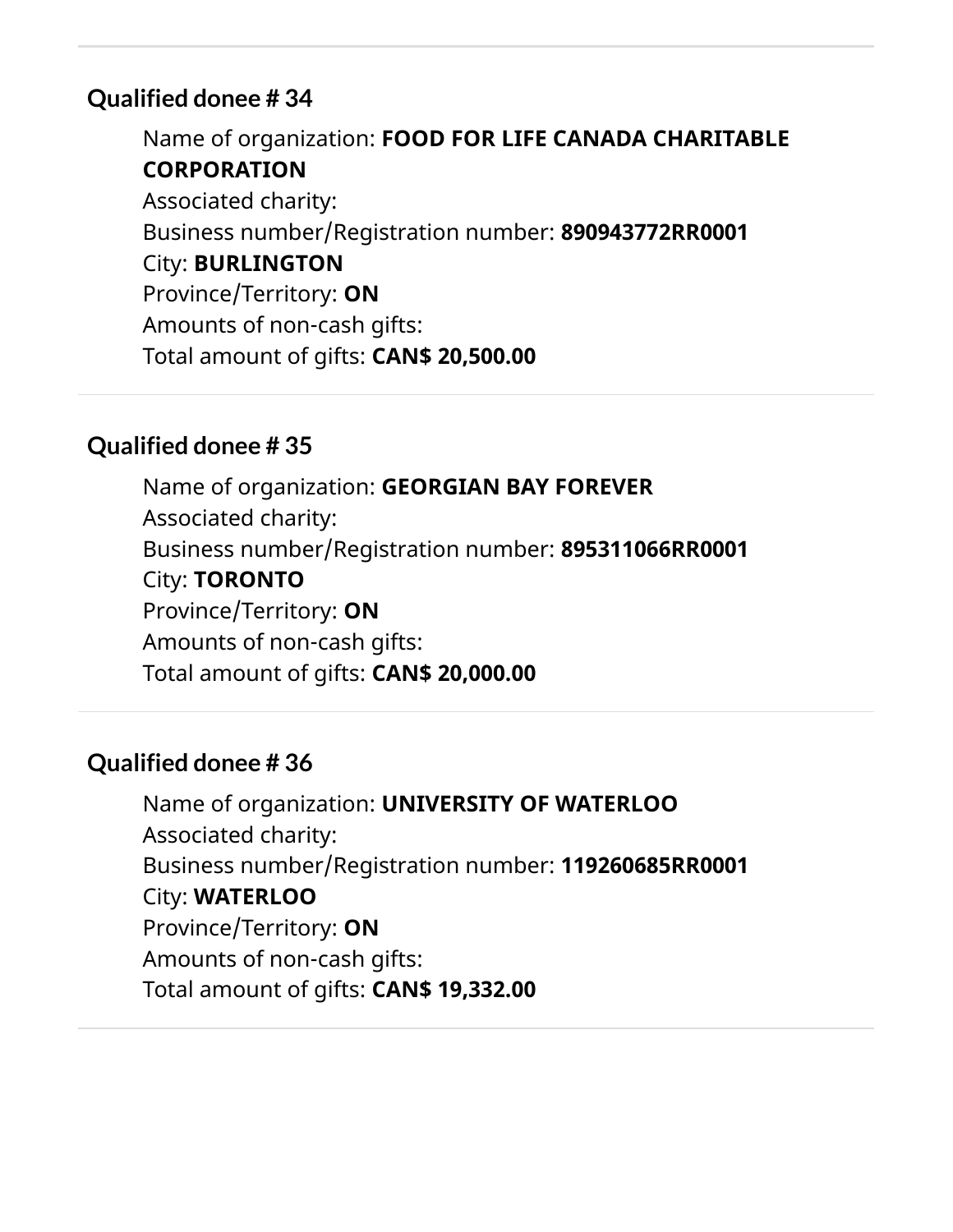Name of organization: **THE COMMUNITY OARK PARK/DURHAM ASSOCIATION FOR FAMILY RESOUR**

Associated charity: Business number/Registration number: **118889815RR0001** City: **OSHAWA** Province/Territory: **ON** Amounts of non-cash gifts: Total amount of gifts: **CAN\$ 18,985.00**

## **Qualified donee # 38**

Name of organization: **BEAUTIFUL WORLD CANADA FOUNDATION** Associated charity: Business number/Registration number: **842133480RR0001** City: **TORONTO** Province/Territory: **ON** Amounts of non-cash gifts: Total amount of gifts: **CAN\$ 15,560.00**

## **Qualified donee # 39**

Name of organization: **BOYS AND GIRLS CLUBS OF WINNIPEG** Associated charity: Business number/Registration number: **130636962RR0001** City: **WINNIPEG** Province/Territory: **MB** Amounts of non-cash gifts: Total amount of gifts: **CAN\$ 15,000.00**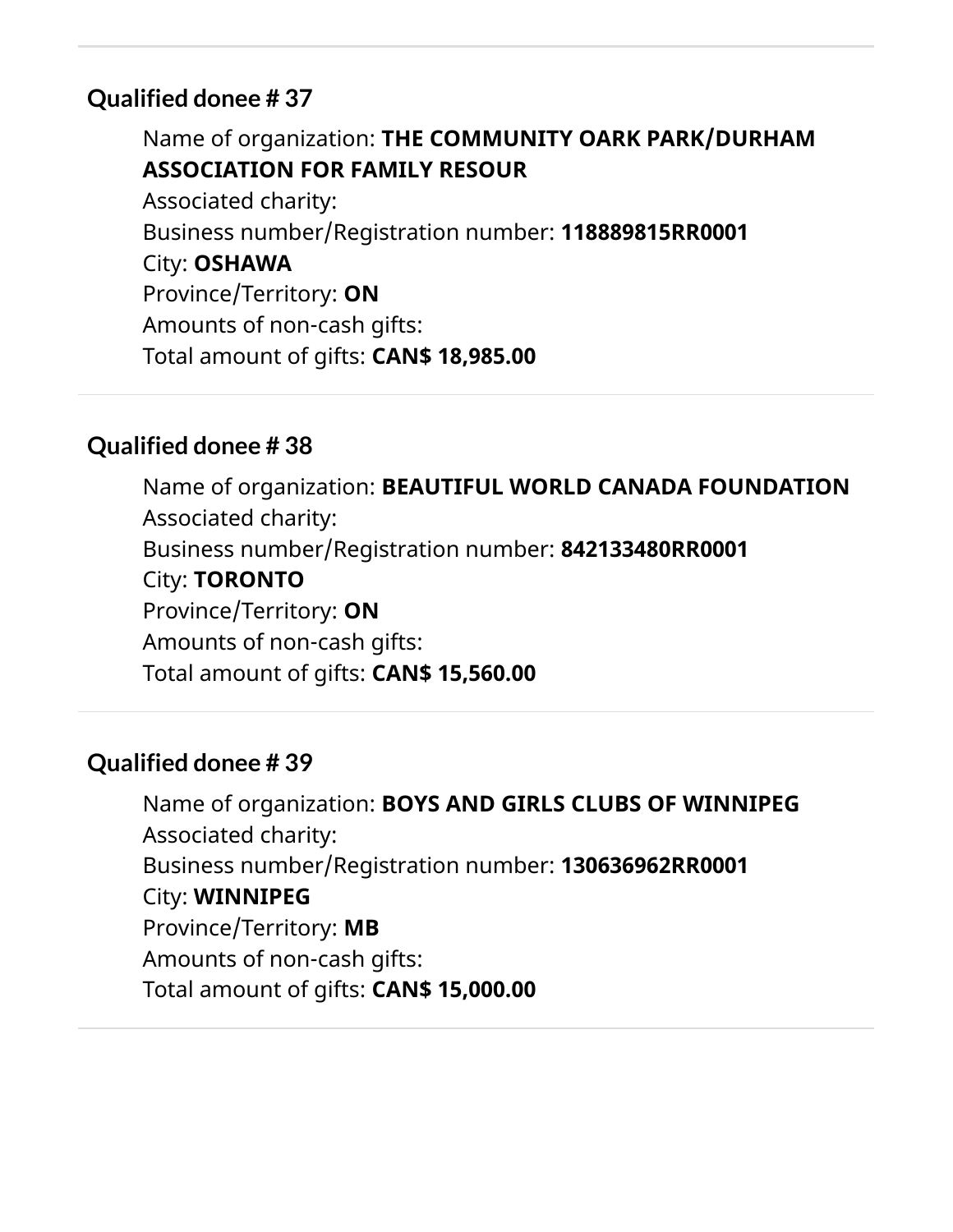Name of organization: **CLAN MOTHERS TURTLE LODGE INCORPORATED** Associated charity: Business number/Registration number: **866806755RR0001** City: **WINNIPEG** Province/Territory: **MB** Amounts of non-cash gifts: Total amount of gifts: **CAN\$ 15,000.00**

#### **Qualified donee # 41**

Name of organization: **CONFEDERATION COLLEGE** Associated charity: Business number/Registration number: **106966427RR0002** City: **THUNDER BAY** Province/Territory: **ON** Amounts of non-cash gifts: Total amount of gifts: **CAN\$ 15,000.00**

## **Qualified donee # 42**

Name of organization: **ST. SIMON'S ANGLICAN CHURCH** Associated charity: Business number/Registration number: **108099771RR0087** City: **OAKVILLE** Province/Territory: **ON** Amounts of non-cash gifts: Total amount of gifts: **CAN\$ 18,000.00**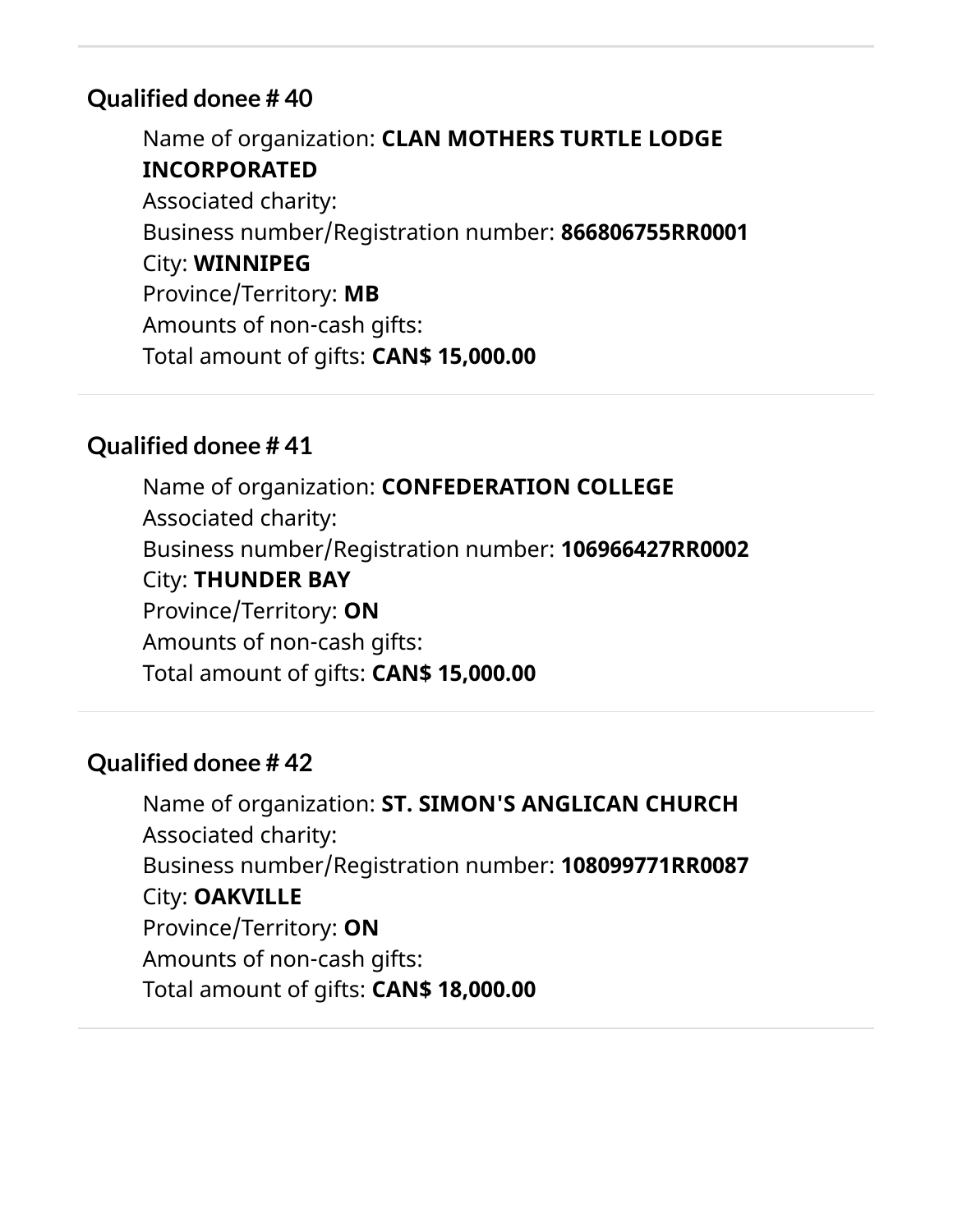Name of organization: **ST. STEPHEN'S CENTRE** Associated charity: Business number/Registration number: **107910259RR0236** City: **TORONTO** Province/Territory: **ON** Amounts of non-cash gifts: Total amount of gifts: **CAN\$ 18,000.00**

#### **Qualified donee # 44**

Name of organization: **UNIVERSITY OF GUELPH** Associated charity: Business number/Registration number: **108161829RR0001** City: **GUELPH** Province/Territory: **ON** Amounts of non-cash gifts: Total amount of gifts: **CAN\$ 16,346.00**

#### **Qualified donee # 45**

Name of organization: **OAKVILLE & MILTON HUMANE SOCIETY** Associated charity: Business number/Registration number: **119064350RR0001** City: **OAKVILLE** Province/Territory: **ON** Amounts of non-cash gifts: Total amount of gifts: **CAN\$ 16,300.00**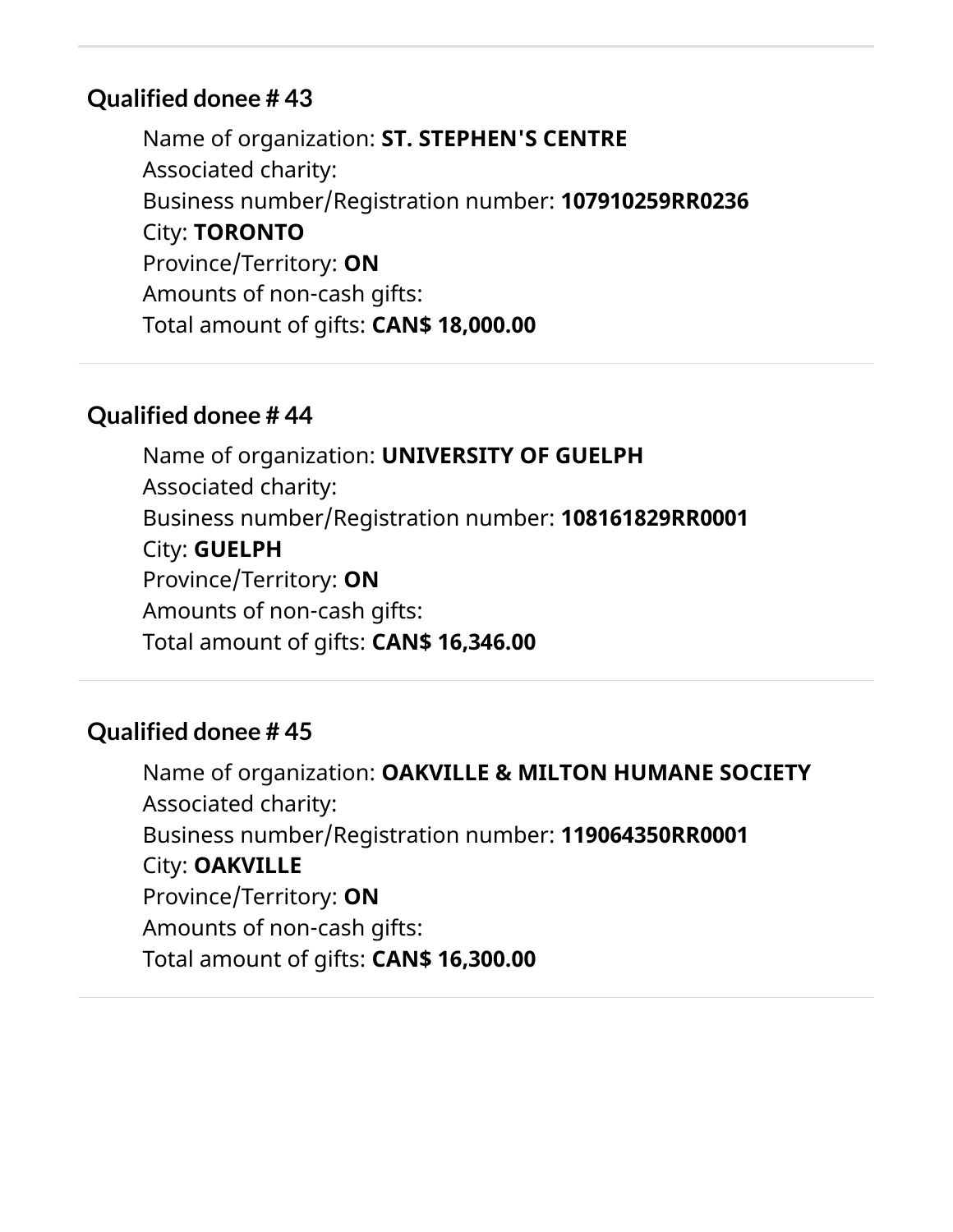Name of organization: **JUNE AND IAN COCKWELL PRIVATE FOUNDATION** Associated charity: Business number/Registration number: **720774694RR0001** City: **OAKVILLE** Province/Territory: **ON** Amounts of non-cash gifts: Total amount of gifts: **CAN\$ 15,330.00**

#### **Qualified donee # 47**

Name of organization: **THE OAKVILLE SYMPHONY ORCHESTRA** Associated charity: Business number/Registration number: **119064525RR0001** City: **OAKVILLE** Province/Territory: **ON** Amounts of non-cash gifts: Total amount of gifts: **CAN\$ 15,047.00**

## **Qualified donee # 48**

Name of organization: **UMOJA OPERATION COMPASSION SOCIETY OF BRITISH COLUMBIA** Associated charity: Business number/Registration number: **886425909RR0001** City: **SURREY** Province/Territory: **BC** Amounts of non-cash gifts: Total amount of gifts: **CAN\$ 15,000.00**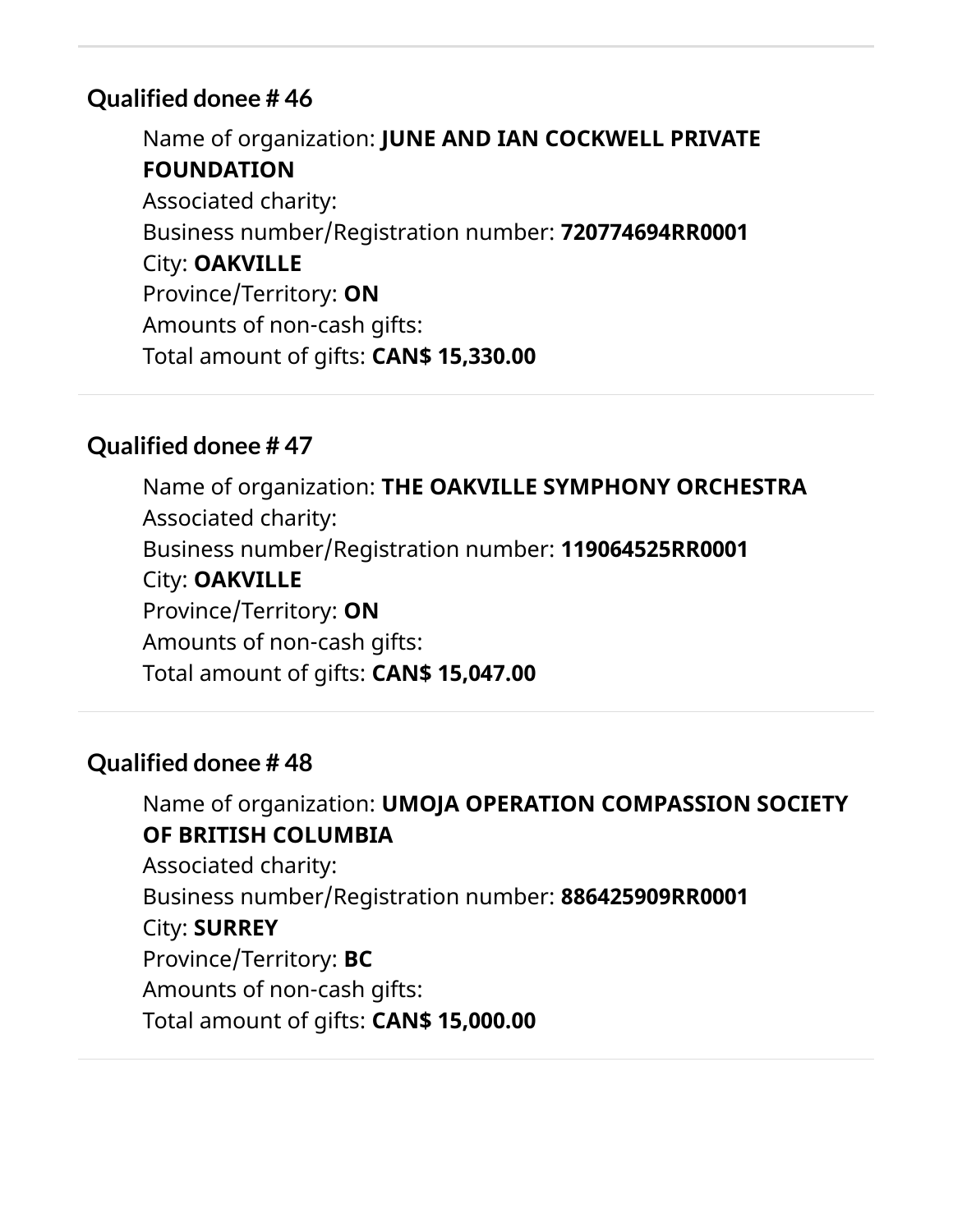Name of organization: **CANADIAN MENTAL HEALTH ASSOCIATION-HALTON REGION BRANCH** Associated charity: Business number/Registration number: **106863475RR0001** City: **OAKVILLE** Province/Territory: **ON** Amounts of non-cash gifts: Total amount of gifts: **CAN\$ 13,855.00**

## **Qualified donee # 50**

Name of organization: **BOSTON PRESBYTERIAN CHURCH** Associated charity: Business number/Registration number: **118813872RR0001** City: **MILTON** Province/Territory: **ON** Amounts of non-cash gifts: Total amount of gifts: **CAN\$ 12,850.00**

## **Qualified donee # 51**

Name of organization: **BIG BROTHERS BIG SISTERS OF HALTON AND HAMILTON** Associated charity: Business number/Registration number: **106792989RR0001** City: **OAKVILLE** Province/Territory: **ON** Amounts of non-cash gifts: Total amount of gifts: **CAN\$ 14,414.00**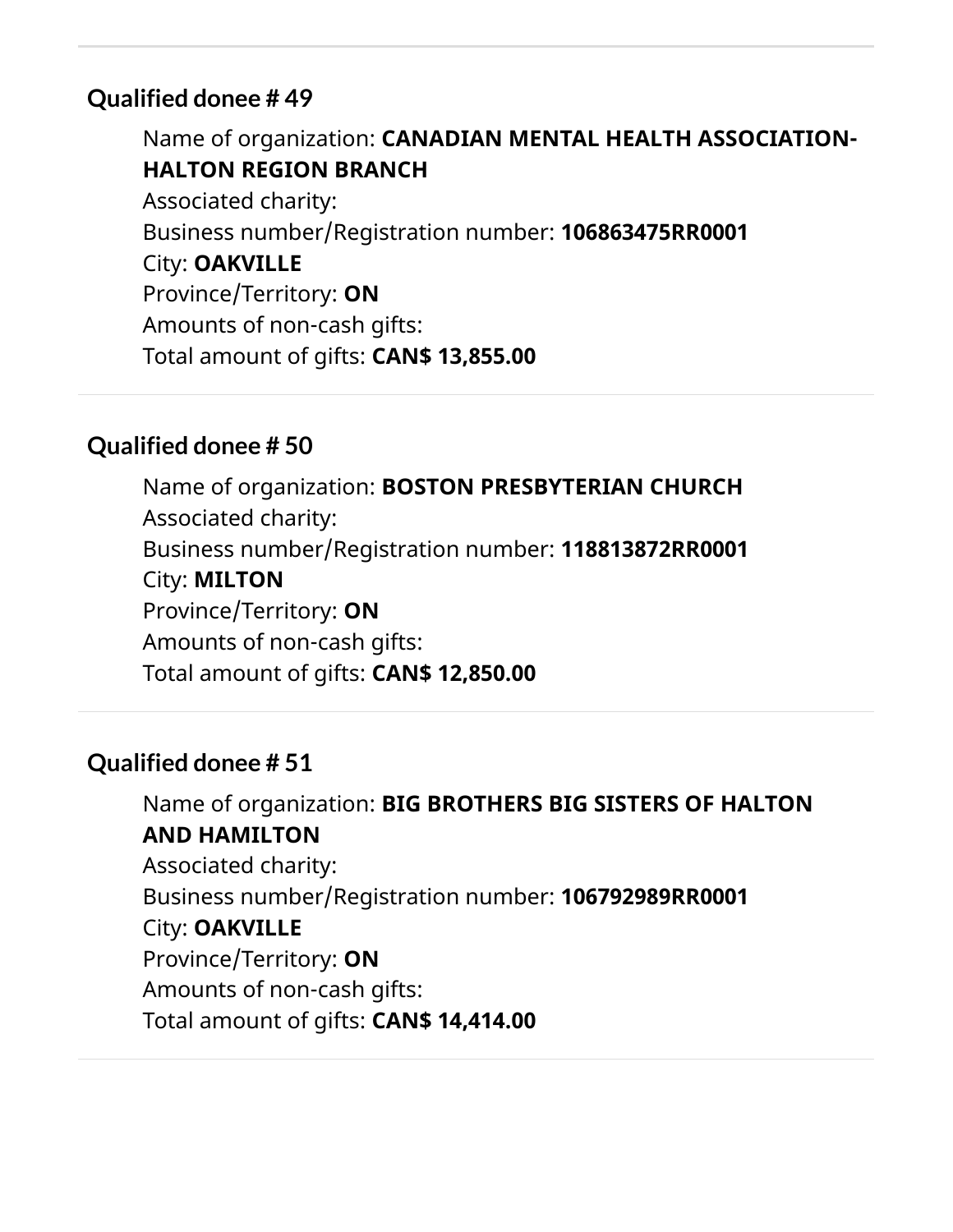Name of organization: **GEORGETOWN HOSPITAL FOUNDATION** Associated charity: Business number/Registration number: **820012276RR0001** City: **GEORGETOWN** Province/Territory: **ON** Amounts of non-cash gifts: Total amount of gifts: **CAN\$ 12,850.00**

## **Qualified donee # 53**

Name of organization: **HILLCREST UNITED CHURCH-HORNBY PASTORAL CHARGE** Associated charity: Business number/Registration number: **132786955RR0001** City: **GEORGETOWN** Province/Territory: **ON** Amounts of non-cash gifts: Total amount of gifts: **CAN\$ 12,850.00**

## **Qualified donee # 54**

Name of organization: **THE SALVATION ARMY OAKVILLE** Associated charity: Business number/Registration number: **107951618RR0323** City: **OAKVILLE** Province/Territory: **ON** Amounts of non-cash gifts: Total amount of gifts: **CAN\$ 9,200.00**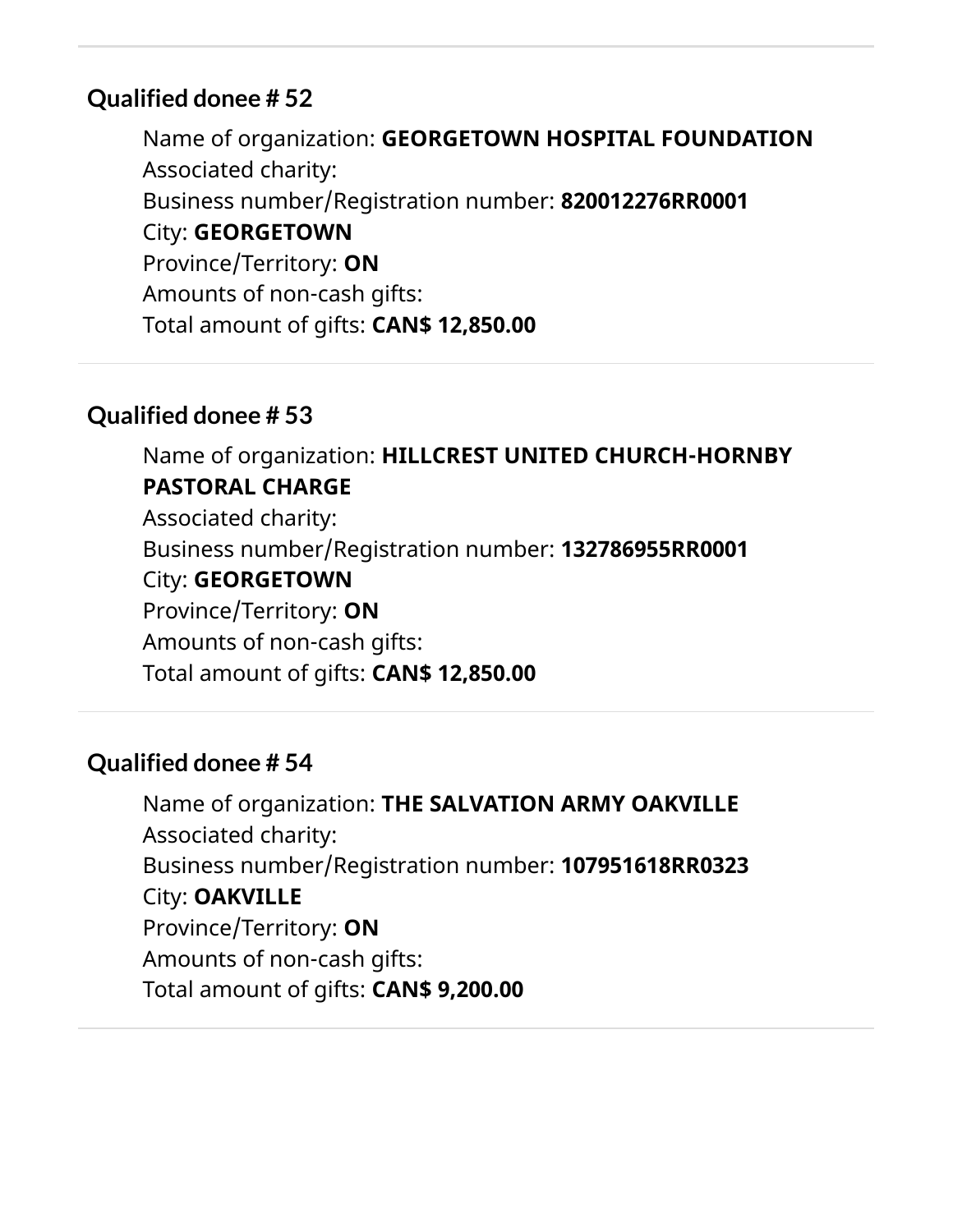Name of organization: **MILTON DISTRICT HOSPITAL FOUNDATION** Associated charity: Business number/Registration number: **119245330RR0001** City: **MILTON** Province/Territory: **ON** Amounts of non-cash gifts: Total amount of gifts: **CAN\$ 12,850.00**

## **Qualified donee # 56**

Name of organization: **HALTON LEARNING FOUNDATION** Associated charity: Business number/Registration number: **889975223RR0001** City: **BURLINGTON** Province/Territory: **ON** Amounts of non-cash gifts: Total amount of gifts: **CAN\$ 11,875.00**

## **Qualified donee # 57**

Name of organization: **UNITED WAY OF GREATER TORONTO & YORK REGION** Associated charity: Business number/Registration number: **119278216RR0001** City: **TORONTO** Province/Territory: **ON** Amounts of non-cash gifts: Total amount of gifts: **CAN\$ 11,000.00**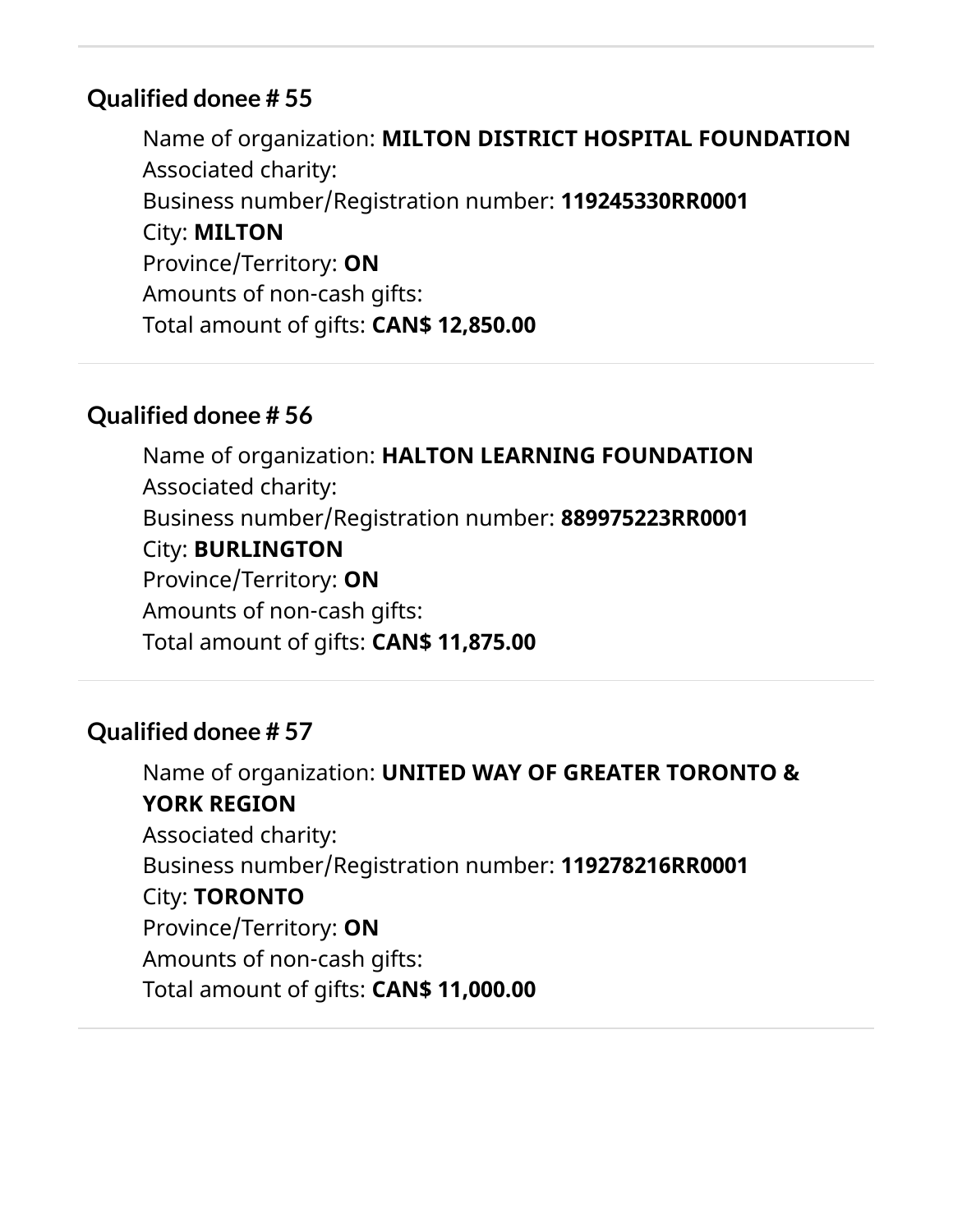Name of organization: **HEARTACHE2HOPE** Associated charity: Business number/Registration number: **750195323RR0001** City: **OAKVILLE** Province/Territory: **ON** Amounts of non-cash gifts: Total amount of gifts: **CAN\$ 10,899.00**

## **Qualified donee # 59**

Name of organization: **HEART AND STROKE FOUNDATION OF ONTARIO** Associated charity: Business number/Registration number: **107472839RR0001** City: **TORONTO** Province/Territory: **ON** Amounts of non-cash gifts: Total amount of gifts: **CAN\$ 10,124.00**

## **Qualified donee # 60**

Name of organization: **ALZHEIMER SOCIETY-HAMILTON/HALTON** Associated charity: Business number/Registration number: **825692866RR0001** City: **OAKVILLE** Province/Territory: **ON** Amounts of non-cash gifts: Total amount of gifts: **CAN\$ 10,000.00**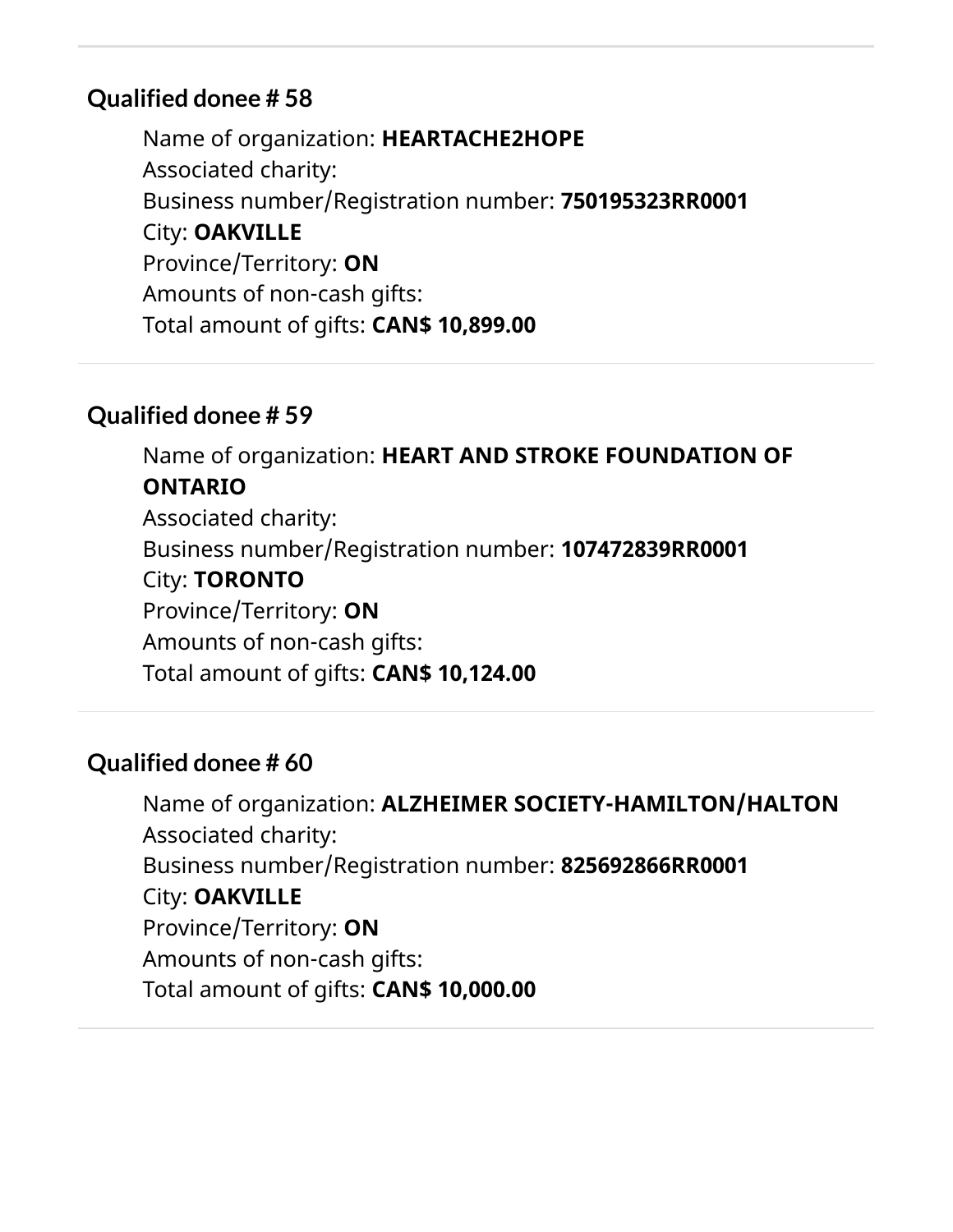Name of organization: **CANADIAN MUSIC COMPETITION** Associated charity: Business number/Registration number: **891629396RR0001** City: **MONTREAL** Province/Territory: **QC** Amounts of non-cash gifts: Total amount of gifts: **CAN\$ 10,000.00**

## **Qualified donee # 62**

Name of organization: **CANADIAN PARKS AND WILDERNESS SOCIETY** Associated charity: Business number/Registration number: **106865272RR0001** City: **OTTAWA** Province/Territory: **ON** Amounts of non-cash gifts: Total amount of gifts: **CAN\$ 10,000.00**

## **Qualified donee # 63**

Name of organization: **CHARTWELL BAPTIST CHURCH** Associated charity: Business number/Registration number: **843968464RR0001** City: **OAKVILLE** Province/Territory: **ON** Amounts of non-cash gifts: Total amount of gifts: **CAN\$ 10,000.00**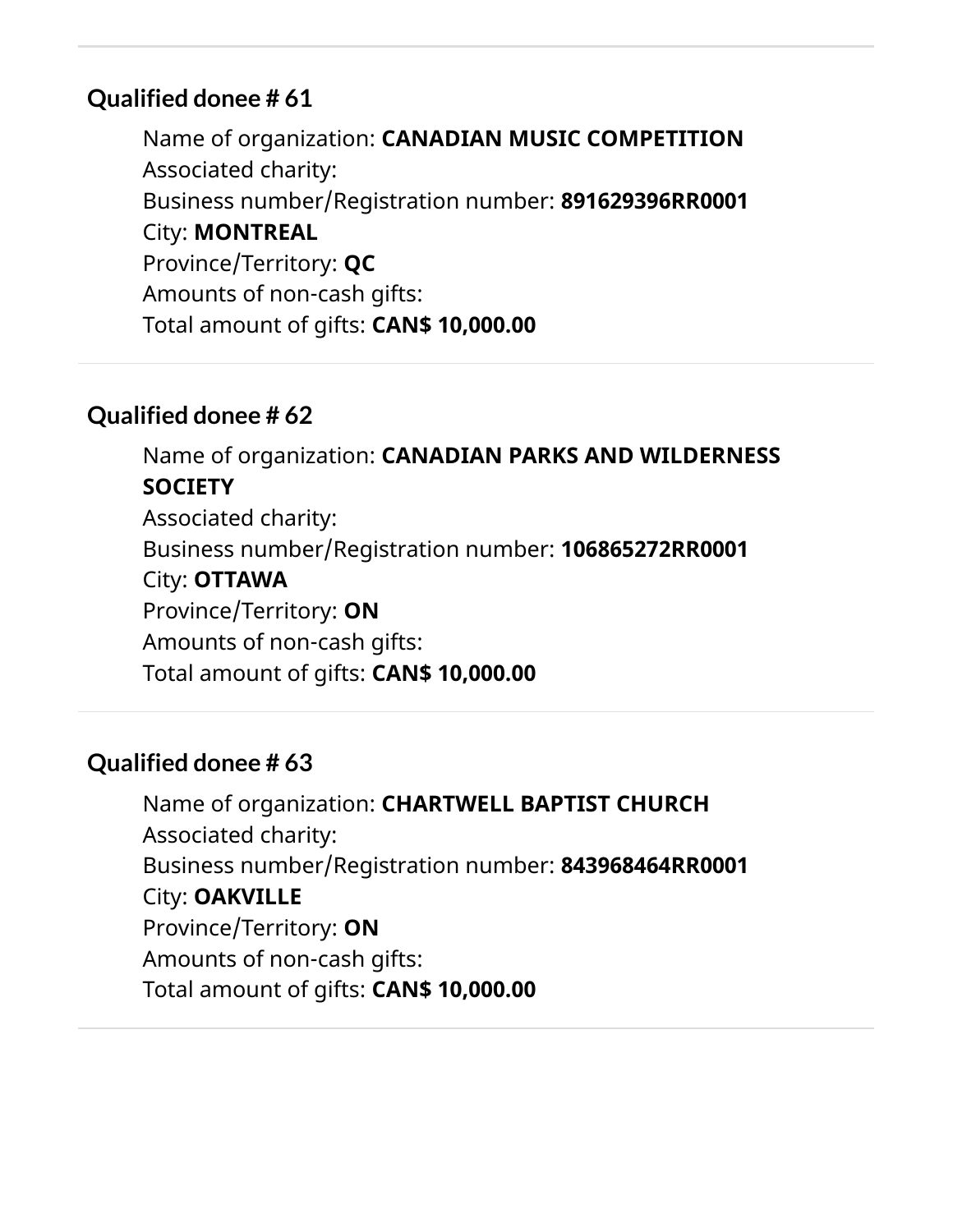Name of organization: **CITY KIDZ MINISTRY** Associated charity: Business number/Registration number: **894982479RR0001** City: **HAMILTON** Province/Territory: **ON** Amounts of non-cash gifts: Total amount of gifts: **CAN\$ 10,000.00**

## **Qualified donee # 65**

Name of organization: **JURAVINSKI HOSPITAL AND CANCER CENTRE FOUNDATION** Associated charity: Business number/Registration number: **131159543RR0001** City: **HAMILTON** Province/Territory: **ON** Amounts of non-cash gifts: Total amount of gifts: **CAN\$ 10,000.00**

## **Qualified donee # 66**

Name of organization: **MISSION SERVICES OF HAMILTON INC** Associated charity: Business number/Registration number: **119043206RR0001** City: **HAMILTON** Province/Territory: **ON** Amounts of non-cash gifts: Total amount of gifts: **CAN\$ 10,000.00**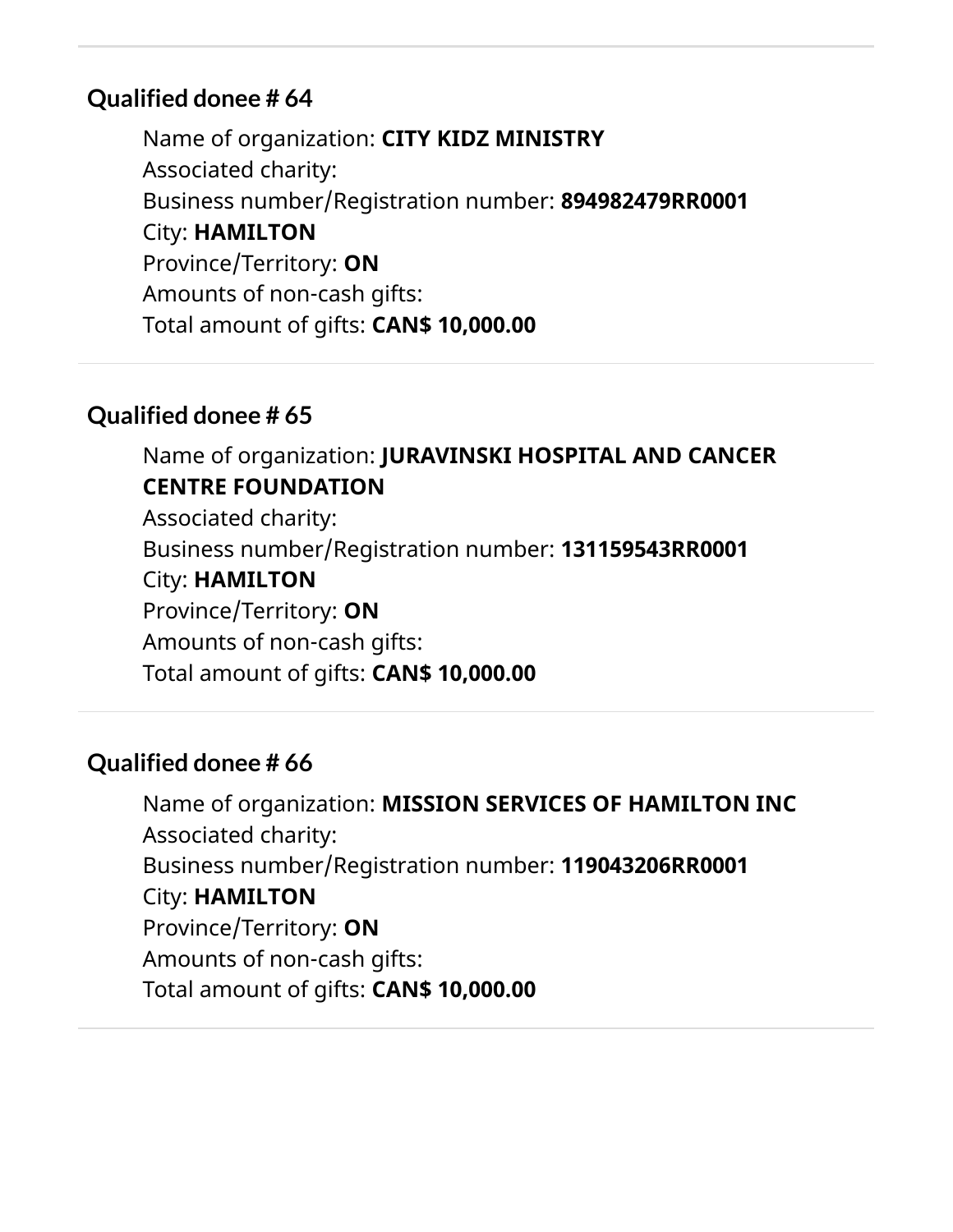Name of organization: **OAKVILLE CAMBER ORCHESTRA** Associated charity: Business number/Registration number: **889674222RR0001** City: **OAKVILLE** Province/Territory: **ON** Amounts of non-cash gifts: Total amount of gifts: **CAN\$ 10,000.00**

## **Qualified donee # 68**

Name of organization: **PARKINSONS SOCIETY CANADA-CENTRAL & NORTHERN ONTARIO** Associated charity: Business number/Registration number: **108091786RR0001** City: **TORONTO** Province/Territory: **ON** Amounts of non-cash gifts: Total amount of gifts: **CAN\$ 10,000.00**

## **Qualified donee # 69**

Name of organization: **SOUTH MUSKOKA HOSPITAL FOUNDATION** Associated charity: Business number/Registration number: **119157998RR0001** City: **BRACEBRIDGE** Province/Territory: **ON** Amounts of non-cash gifts: Total amount of gifts: **CAN\$ 10,000.00**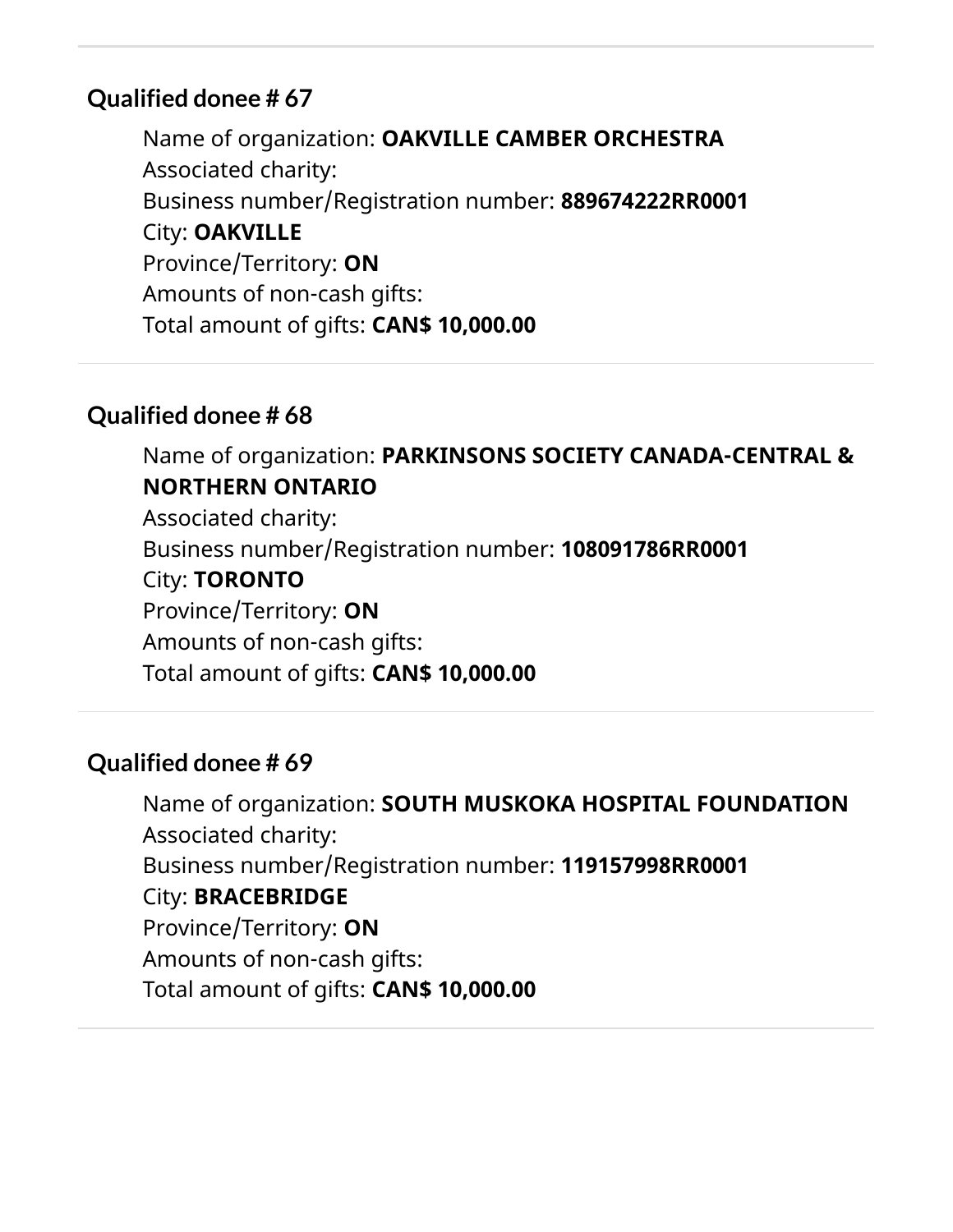Name of organization: **THE ART GALLERY OF HAMILTON** Associated charity: Business number/Registration number: **106723588RR0002** City: **HAMILTON** Province/Territory: **ON** Amounts of non-cash gifts: Total amount of gifts: **CAN\$ 10,000.00**

## **Qualified donee # 71**

Name of organization: **YMCA OF OAKVILLE** Associated charity: Business number/Registration number: **119064400RR0001** City: **OAKVILLE** Province/Territory: **ON** Amounts of non-cash gifts: Total amount of gifts: **CAN\$ 10,000.00**

## **Qualified donee # 72**

Name of organization: **KIDS HELP PHONE** Associated charity: Business number/Registration number: **130005846RR0001** City: **TORONTO** Province/Territory: **ON** Amounts of non-cash gifts: Total amount of gifts: **CAN\$ 9,800.00**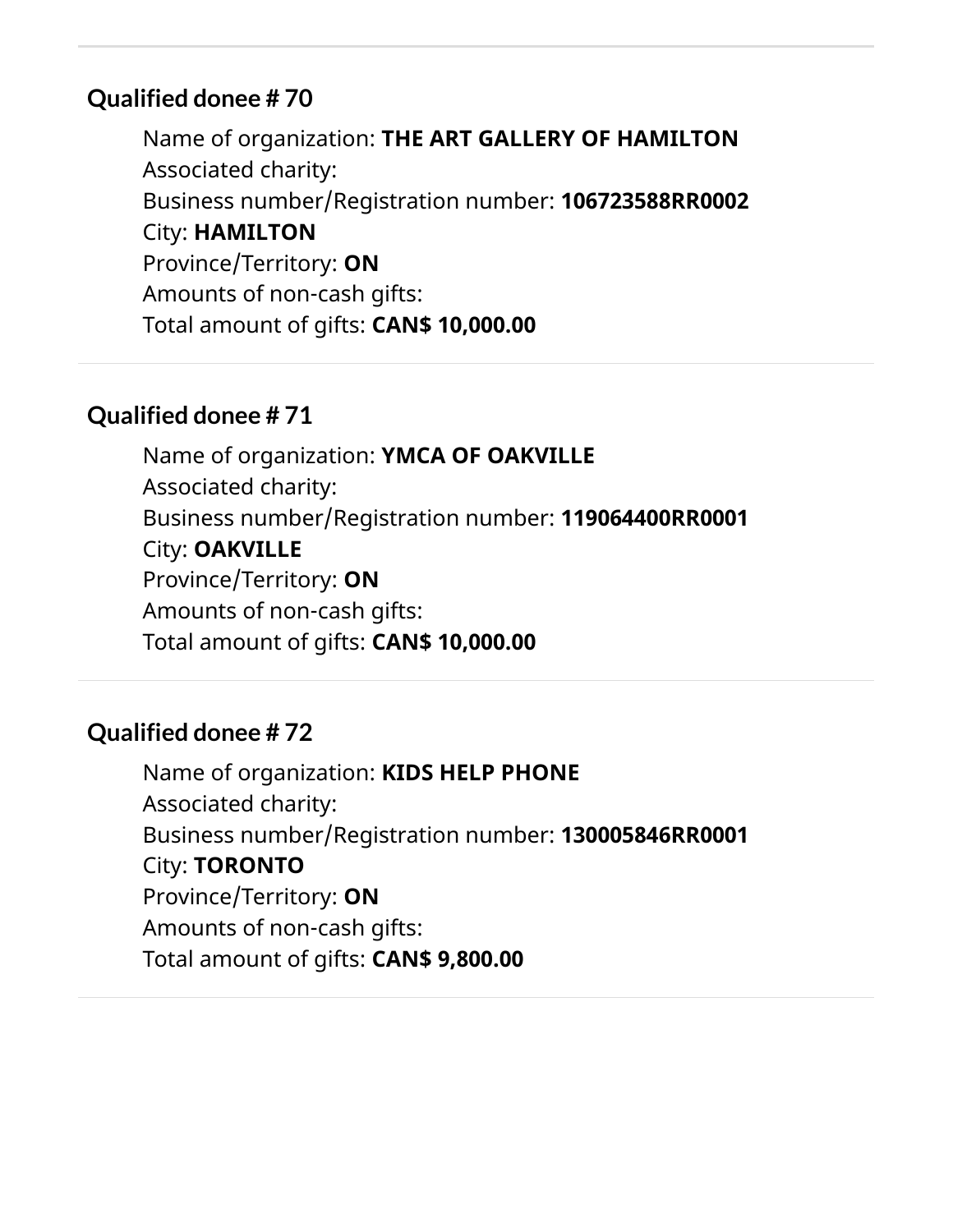Name of organization: **ST. JUDE'S ANGLICAN CHURCH** Associated charity: Business number/Registration number: **108099771RR0086** City: **OAKVILLE** Province/Territory: **ON** Amounts of non-cash gifts: Total amount of gifts: **CAN\$ 9,396.00**

#### **Qualified donee # 74**

Name of organization: **FOOD4KIDS** Associated charity: Business number/Registration number: **833297484RR0001** City: **BURLINGTON** Province/Territory: **ON** Amounts of non-cash gifts: Total amount of gifts: **CAN\$ 9,154.00**

#### **Qualified donee # 75**

Name of organization: **TORONTO WILDLIFE CENTRE** Associated charity: Business number/Registration number: **141146290RR0001** City: **NORTH YORK** Province/Territory: **ON** Amounts of non-cash gifts: Total amount of gifts: **CAN\$ 9,000.00**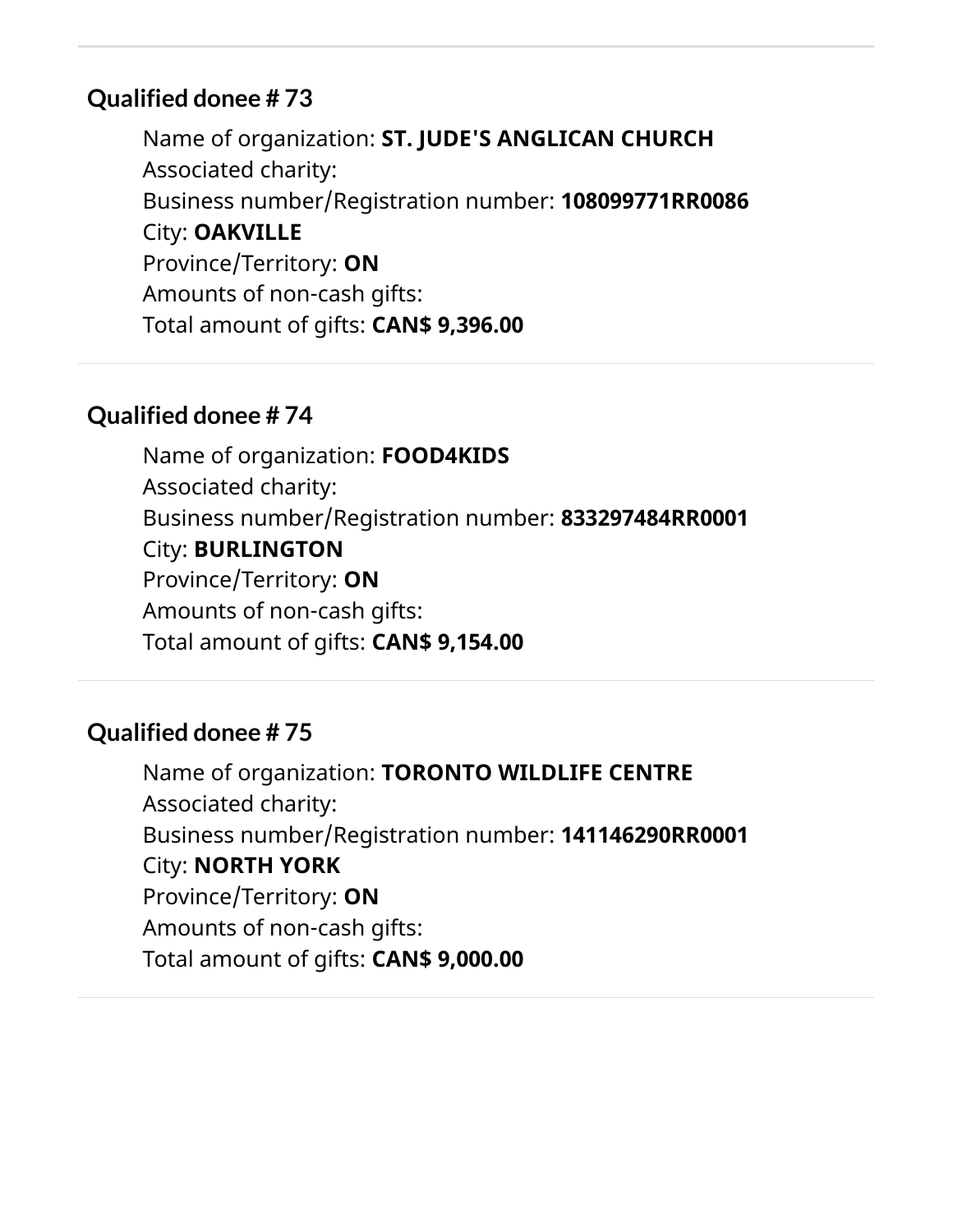Name of organization: **THE HUNTING SOCIETY OF CANADA** Associated charity: Business number/Registration number: **118965516RR0001** City: **KITCHENER** Province/Territory: **ON** Amounts of non-cash gifts: Total amount of gifts: **CAN\$ 8,500.00**

## **Qualified donee # 77**

Name of organization: **THE ARTIC ROSE FOUNDATION** Associated charity: Business number/Registration number: **800801870RR0001** City: **OAKVILLE** Province/Territory: **ON** Amounts of non-cash gifts: Total amount of gifts: **CAN\$ 5,919.00**

## **Qualified donee # 78**

Name of organization: **IAN ANDERSON HOUSE FOUNDATION** Associated charity: Business number/Registration number: **138904602RR0001** City: **OAKVILLE** Province/Territory: **ON** Amounts of non-cash gifts: Total amount of gifts: **CAN\$ 8,207.00**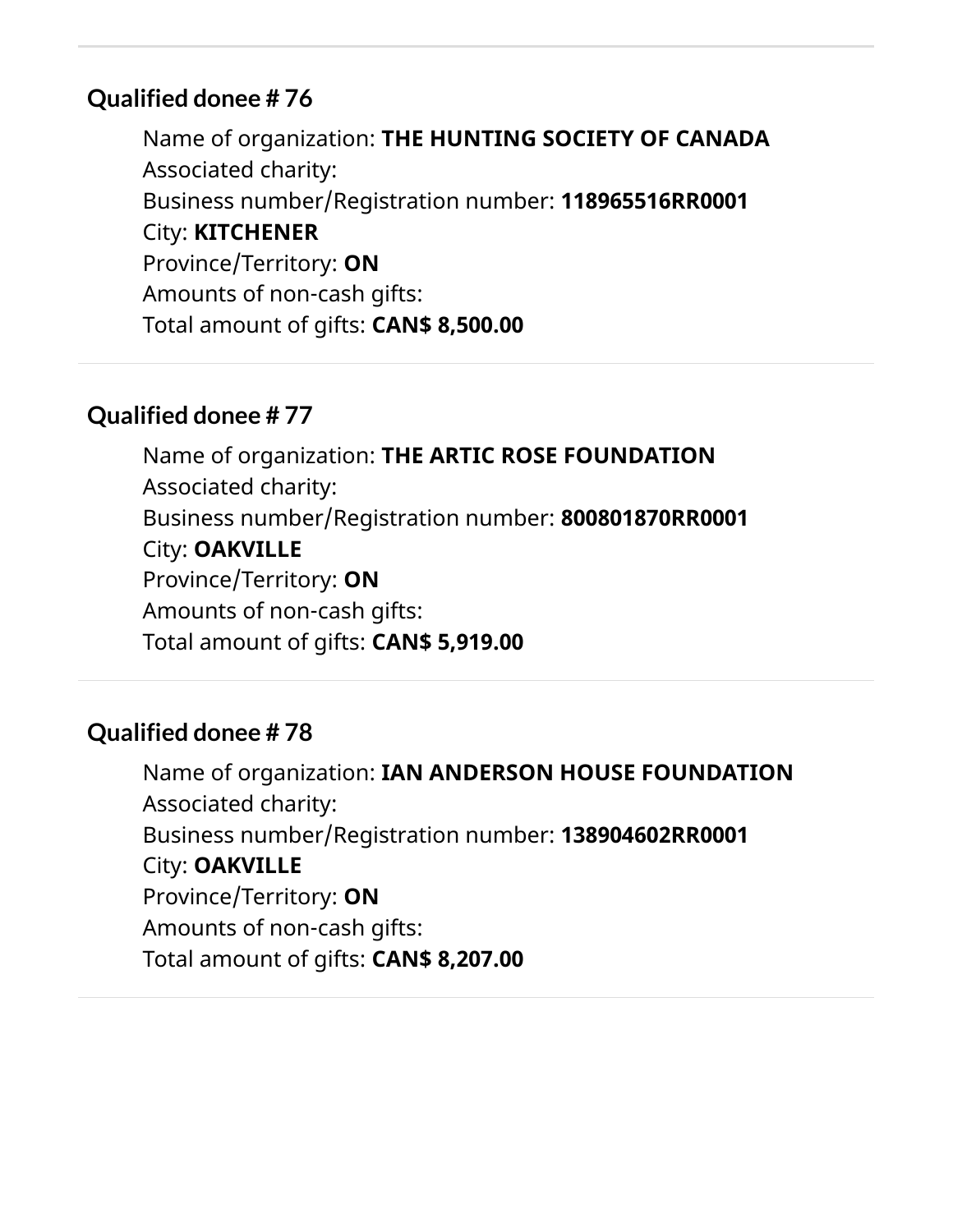Name of organization: **THE TOWN OF OAKVILLE** Associated charity: Business number/Registration number: City: **OAKVILLE** Province/Territory: **ON** Amounts of non-cash gifts: Total amount of gifts: **CAN\$ 7,632.00**

#### **Qualified donee # 80**

Name of organization: **FRONT LINE OUTREACH** Associated charity: Business number/Registration number: **827492901RR0001** City: **OAKVILLE** Province/Territory: **ON** Amounts of non-cash gifts: Total amount of gifts: **CAN\$ 7,500.00**

#### **Qualified donee # 81**

Name of organization: **MCMASTER UNIVERSITY** Associated charity: Business number/Registration number: **119035988RR0001** City: **HAMILTON** Province/Territory: **ON** Amounts of non-cash gifts: Total amount of gifts: **CAN\$ 7,000.00**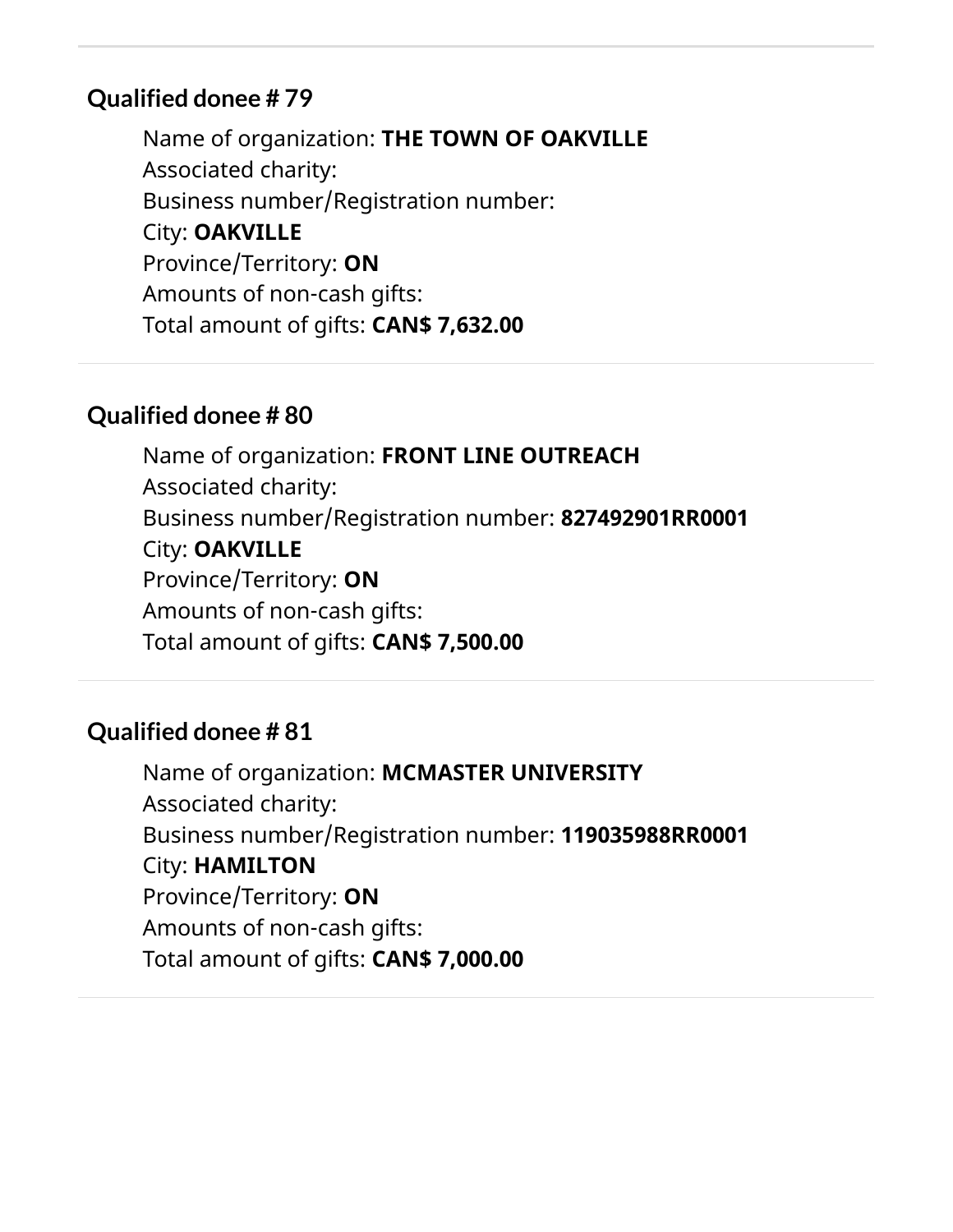Name of organization: **FARE SHARE FOOD BANK (OAKVILLE) INC** Associated charity: Business number/Registration number: **131736662RR0001** City: **OAKVILLE** Province/Territory: **ON** Amounts of non-cash gifts: Total amount of gifts: **CAN\$ 6,991.00**

## **Qualified donee # 83**

Name of organization: **THE ARMS OF JESUS CHILDREN'S MISSION** Associated charity: Business number/Registration number: **128201845RR0001** City: **PICKERING** Province/Territory: **ON** Amounts of non-cash gifts: Total amount of gifts: **CAN\$ 6,500.00**

## **Qualified donee # 84**

Name of organization: **SKILLS CANADA CORPORTATION** Associated charity: Business number/Registration number: **130320559RR0001** City: **OTTAWAON** Province/Territory: Amounts of non-cash gifts: Total amount of gifts: **CAN\$ 6,400.00**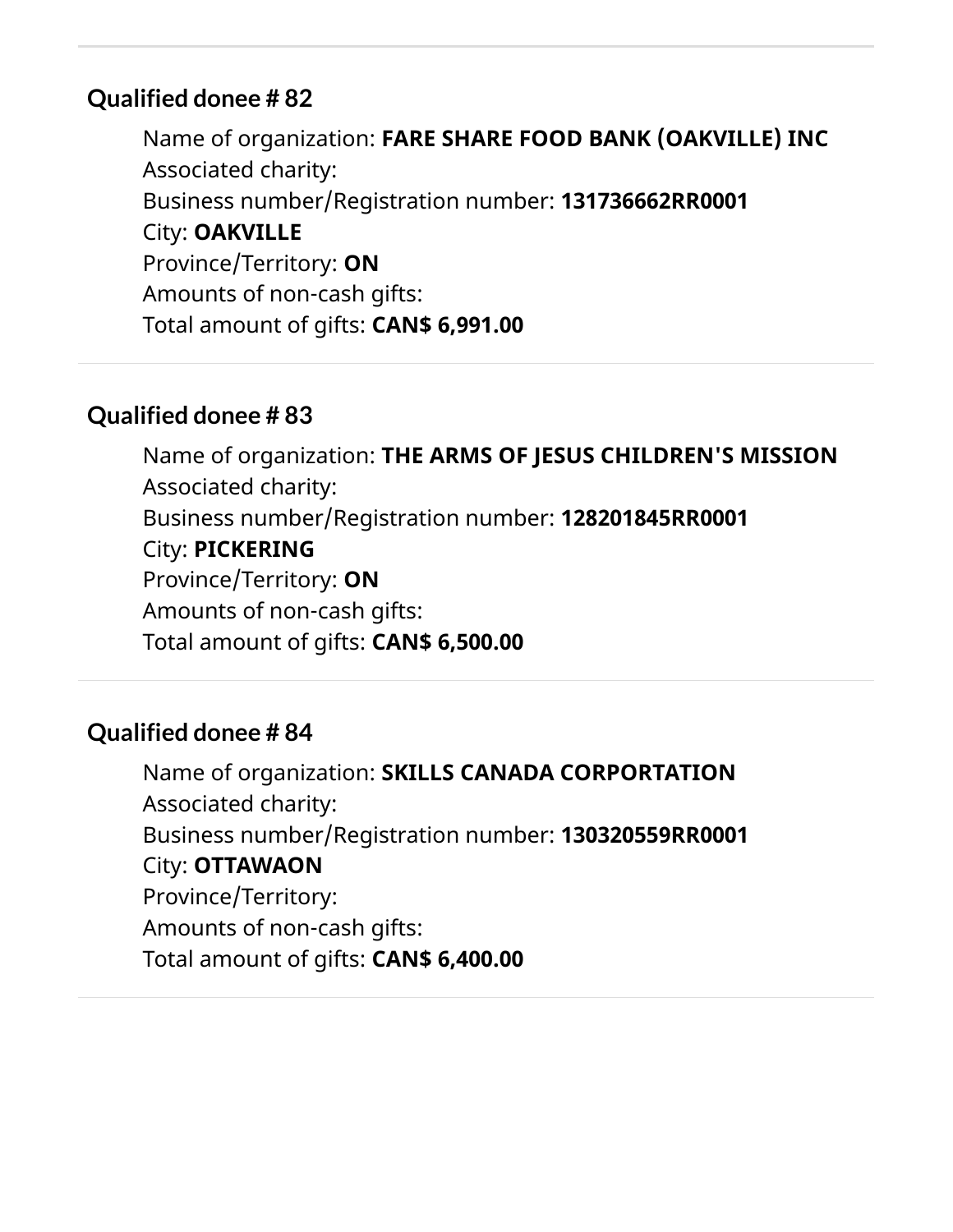Name of organization: **SHIFRA HOMES INC** Associated charity: Business number/Registration number: **808262471RR0001** City: **BURLINGTON** Province/Territory: **ON** Amounts of non-cash gifts: Total amount of gifts: **CAN\$ 6,384.00**

## **Qualified donee # 86**

Name of organization: **CAMP OOCHIGEAS** Associated charity: Business number/Registration number: **131116022RR0001** City: **TORONTO** Province/Territory: **ON** Amounts of non-cash gifts: Total amount of gifts: **CAN\$ 5,595.00**

## **Qualified donee # 87**

Name of organization: **THE PRINCESS MARGARET CANCER FOUNDATION** Associated charity: Business number/Registration number: **889007597RR0001** City: **TORONTO** Province/Territory: **ON** Amounts of non-cash gifts: Total amount of gifts: **CAN\$ 5,500.00**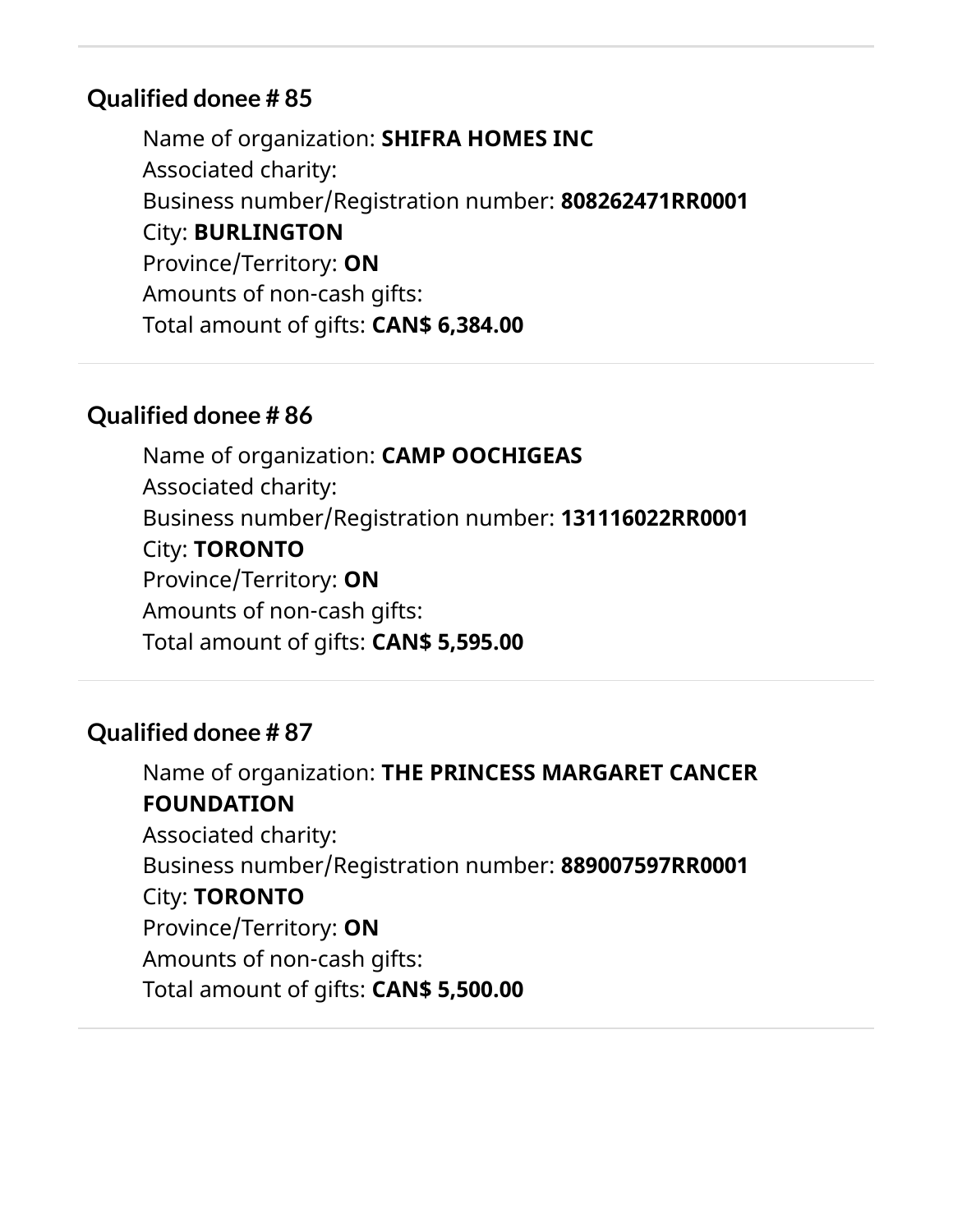Name of organization: **ANCASTER COMMUNITY SERVICES** Associated charity: Business number/Registration number: **118786375RR0001** City: **ANCASTER** Province/Territory: **ON** Amounts of non-cash gifts: Total amount of gifts: **CAN\$ 5,000.00**

## **Qualified donee # 89**

Name of organization: **CHILDREN'S AID FOUNDATION OF CANADA** Associated charity: Business number/Registration number: **108076480RR0001** City: **TORONTO** Province/Territory: **ON** Amounts of non-cash gifts: Total amount of gifts: **CAN\$ 5,000.00**

#### **Qualified donee # 90**

Name of organization: **DIABETES CANADA** Associated charity: Business number/Registration number: **118830744RR0001** City: **TORONTO** Province/Territory: **ON** Amounts of non-cash gifts: Total amount of gifts: **CAN\$ 5,000.00**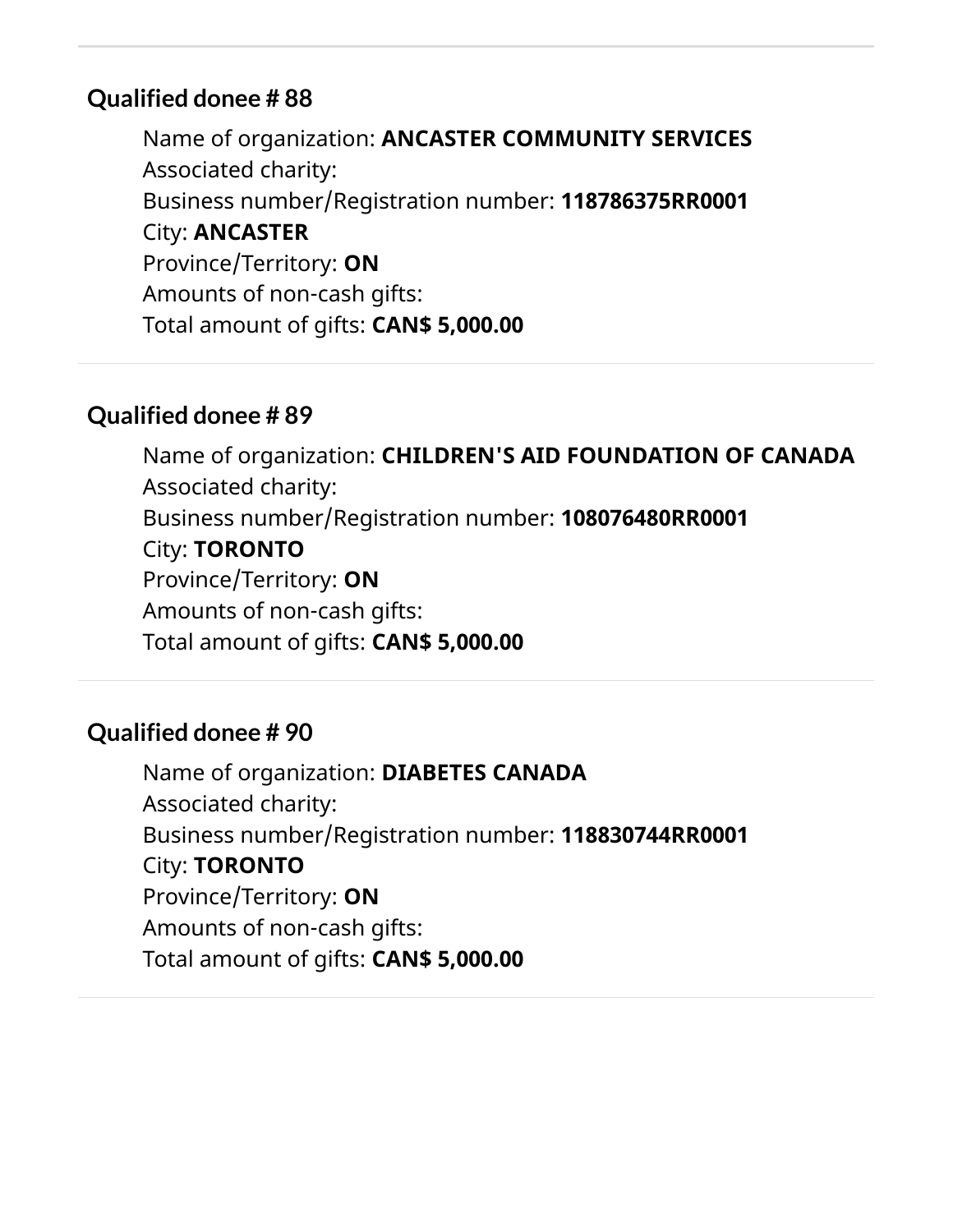Name of organization: **DIABETES CANADA-CNETRAL SOUTH ONTARIO REGIONAL LEADERSHIP CE** Associated charity: Business number/Registration number: **118885110RR0001** City: **TORONTO** Province/Territory: **ON** Amounts of non-cash gifts: Total amount of gifts: **CAN\$ 5,000.00**

## **Qualified donee # 92**

Name of organization: **HAMILTON OUT OF THE COLD** Associated charity: Business number/Registration number: **864263488RR0001** City: **HAMILTON** Province/Territory: **ON** Amounts of non-cash gifts: Total amount of gifts: **CAN\$ 5,000.00**

## **Qualified donee # 93**

Name of organization: **GOLDEN HORSESHOE DISABLED SPORTS ASSOCIATION** Associated charity: Business number/Registration number: **130264955RR0001** City: **OAKVILLE** Province/Territory: **ON** Amounts of non-cash gifts: Total amount of gifts: **CAN\$ 5,000.00**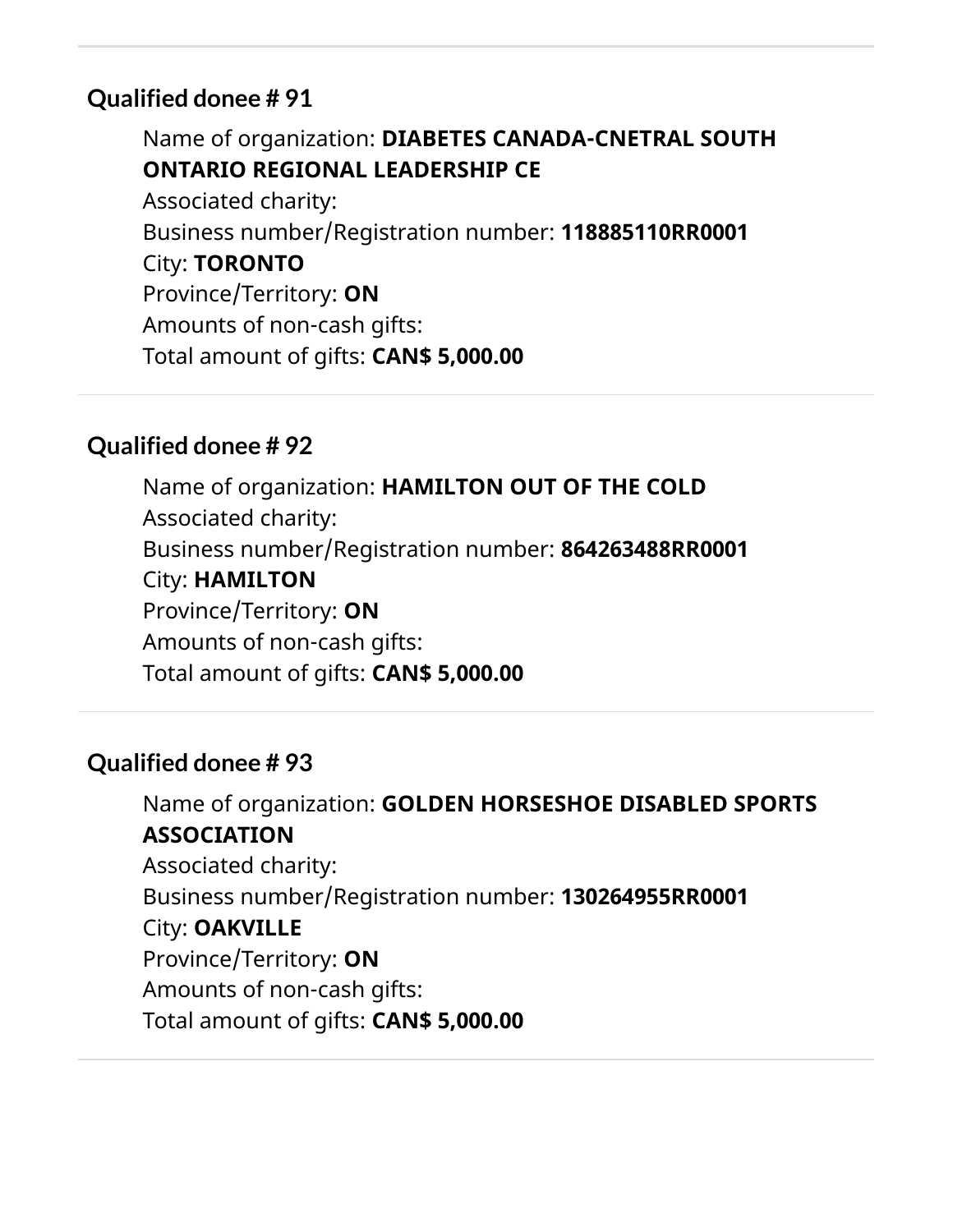Name of organization: **INDSPIRE** Associated charity: Business number/Registration number: **118834696RR0001** City: **OHSWEKEN** Province/Territory: **ON** Amounts of non-cash gifts: Total amount of gifts: **CAN\$ 5,000.00**

#### **Qualified donee # 95**

Name of organization: **PROSTATE CANCER CANADA** Associated charity: Business number/Registration number: **891270944RR0001** City: **TORONTO** Province/Territory: **ON** Amounts of non-cash gifts: Total amount of gifts: **CAN\$ 5,000.00**

#### **Qualified donee # 96**

Name of organization: **OAKVILLE STROKERS** Associated charity: Business number/Registration number: **873037840RR0001** City: **OAKVILLE** Province/Territory: **ON** Amounts of non-cash gifts: Total amount of gifts: **CAN\$ 4,000.00**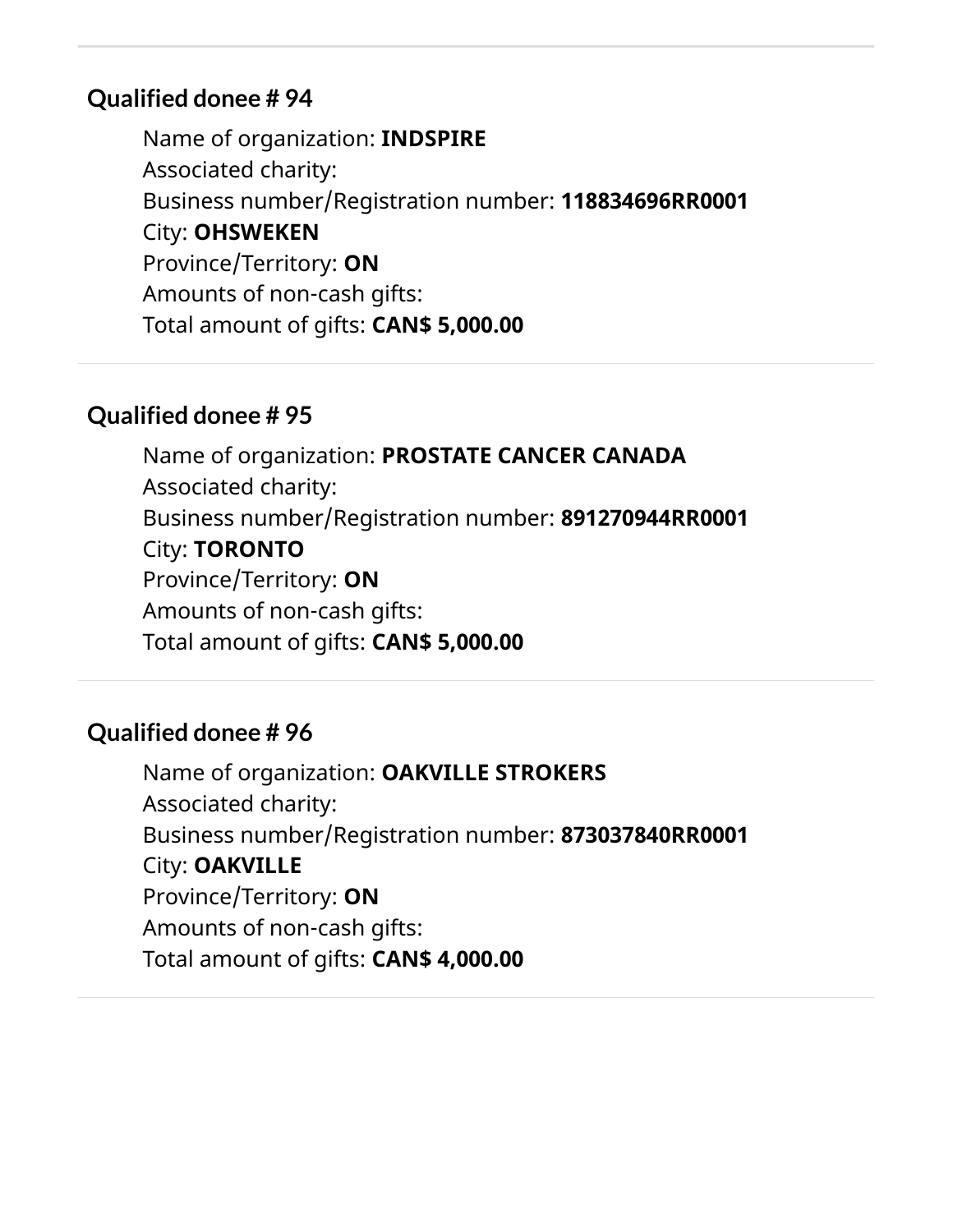Name of organization: **RICHMOND THERAPEUTIC RIDING ASSOCIATION** Associated charity: Business number/Registration number: **894150135RR0001** City: **RICHMOND** Province/Territory: **ON** Amounts of non-cash gifts: Total amount of gifts: **CAN\$ 5,000.00**

#### **Qualified donee # 98**

Name of organization: **SKETCH TORONTO** Associated charity: Business number/Registration number: **859128332RR0001** City: **TORONTO** Province/Territory: **ON** Amounts of non-cash gifts: Total amount of gifts: **CAN\$ 5,000.00**

## **Qualified donee # 99**

Name of organization: **THE BAYCREST CENTRE FOUNDATION** Associated charity: Business number/Registration number: **119215242RR0001** City: **NORTH YORK** Province/Territory: **ON** Amounts of non-cash gifts: Total amount of gifts: **CAN\$ 5,000.00**